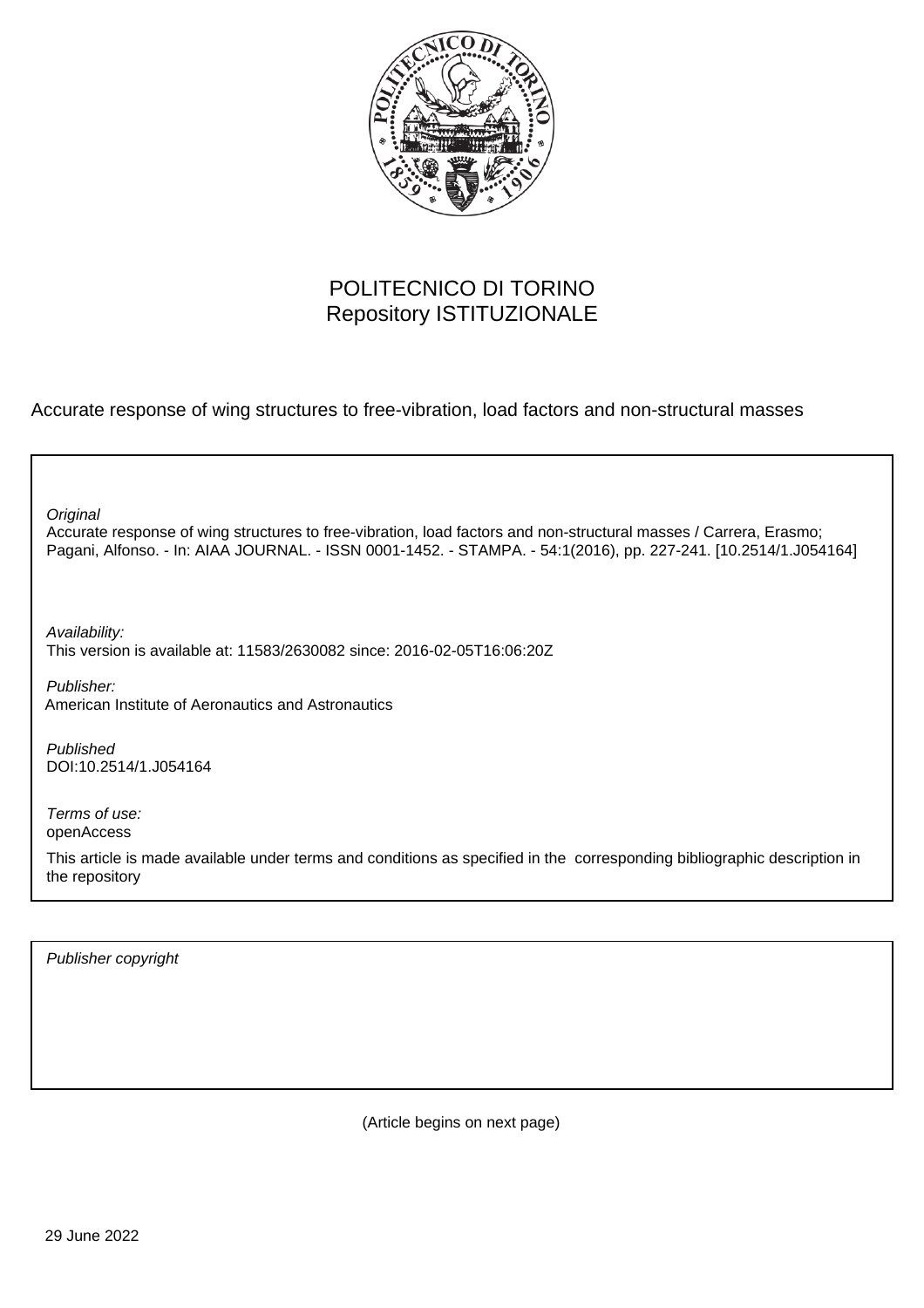# Accurate response of wing structures to free

# vibration, load factors and non-structural masses

Erasmo Carrera<sup>1</sup> and Alfonso Pagani<sup>2</sup> Department of Mechanical and Aerospace Engineering,

Politecnico di Torino, Corso Duca degli Abruzzi 24, 10129 Torino, Italy

Based on the Carrera Unified Formulation (CUF), this work extends variable kinematic finite beam elements to include load factors and non-structural masses for the static and vibration analyses of complex, metallic wing structures. According to CUF, variable kinematic beam theories are formulated in an automatic and hierarchical manner by expressing the displacement field as an arbitrary expansion through generic cross-sectional functions. Both Taylor-like and Lagrange polynomials are used in this paper to develop refined beam kinematics, and the related theories are referred to as TE and LE, respectively. The generalized unknowns of TE models are the beam axis displacements and the N-order displacement derivatives, N being a free parameter of the analysis. Classical beam theories are clearly particular cases of the linear  $(N = 1)$ TE model. On the other hand, LE models have only pure translational displacements as unknowns. By exploiting this characteristic of LE, a Component-Wise (CW) approach is implemented and used for the analysis of multi-component reinforced-shell structures. Numerical applications are developed by classical finite element procedures, and both static response and free vibration analyses are addressed. Various configurations of a benchmark wing are considered, and the capabilities of the present methodologies when dealing with higher-order effects due to deformable cross-sections and geometrical discontinuities (e.g. underside windows) are evaluated. The attention is focused on the applicability of the present refined beam models to problems

<sup>1</sup> Professor of Aerospace Structures and Aeroelasticity, and AIAA Member. E-mail: [erasmo.carrera@polito.it](mailto:erasmo.carrera@polito.it)

<sup>2</sup> Research Fellow. E-mail: [alfonso.pagani@polito.it](mailto:alfonso.pagani@polito.it)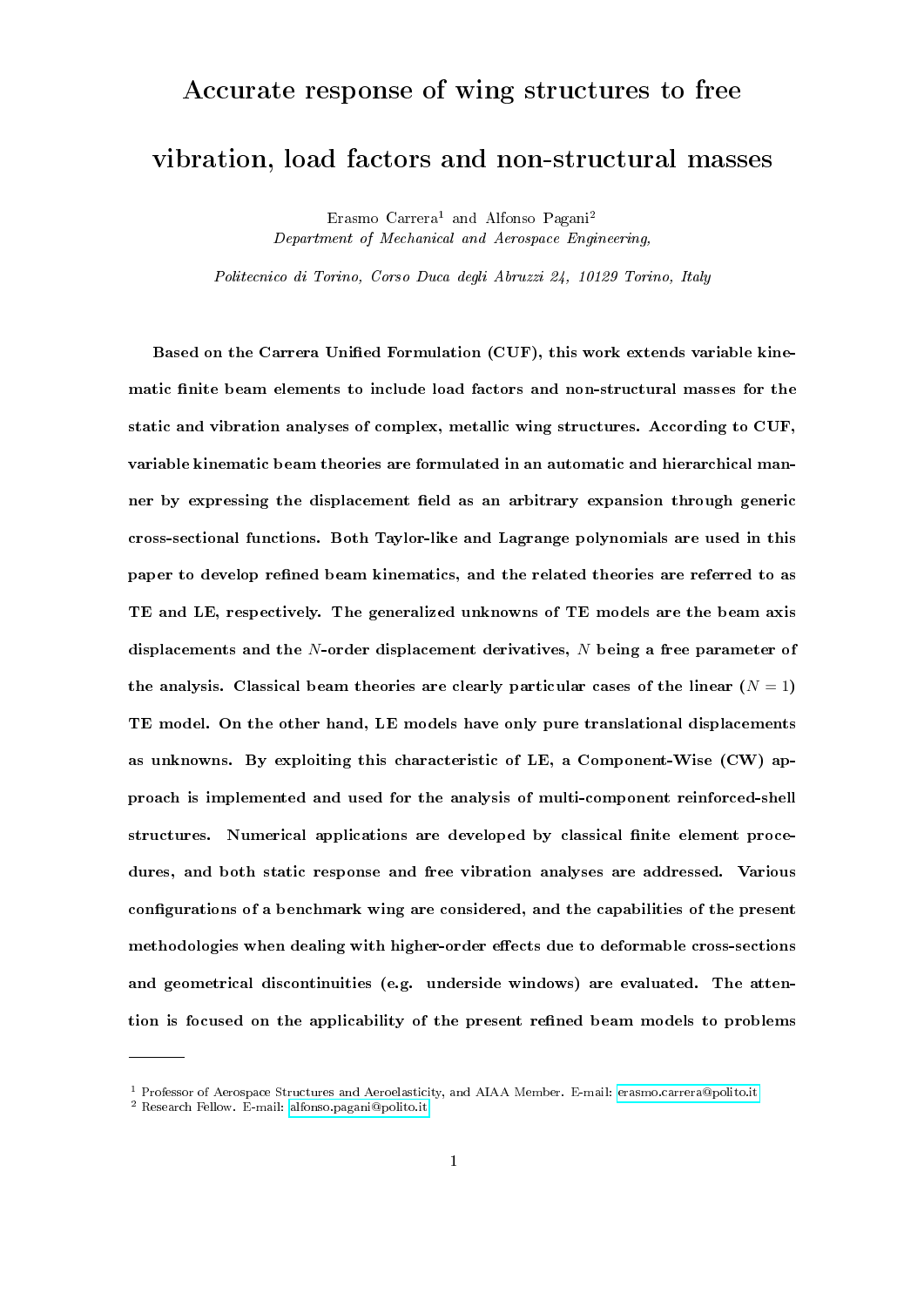involving complex, external inertial loadings. The results are compared to finite element solutions from commercial tools, including full 3D models and models obtained by assembling 2D shell and 1D finite elements.

# Nomenclature

| E                          | Elastic modulus                                            |
|----------------------------|------------------------------------------------------------|
| $F_\tau$                   | cross-section functions                                    |
| G                          | shear modulus                                              |
| $\mathbf{K}^{ij\tau s}$    | fundamental nucleus of the elemental stiffness matrix      |
| $\iota$                    | dimension of the structure in the $y$ direction            |
| $L_{\rm ext}$              | work of external loadings                                  |
| $L_{\text{ine}}$           | work of inertial loadings                                  |
| $L_{\rm int}$              | strain energy                                              |
| М                          | number of expansion terms                                  |
| $\tilde{m}$                | non-structural mass                                        |
| $\mathbf{M}^{ij\tau s}$    | fundamental nucleus of the elemental mass matrix           |
| N                          | expansion order for TE models                              |
| $N_i$                      | one-dimensional shape functions                            |
| $\boldsymbol{p}$           | polynomial order of the shape functions                    |
| P                          | applied point load                                         |
| $P_x$ , $P_y$ , $P_z$      | three-dimensional loading components                       |
| $\bm{P}^{i\tau}_{\rm inc}$ | fundamental nucleus of the load due to acceleration fields |
| q                          | vector of the nodal generalized displacements              |
| r, s                       | natural coordinates                                        |
| $r_{\tau}, s_{\tau}$       | natural coordinates of the Lagrange points                 |
| u                          | three-dimensional displacements vector                     |
| $\mathbf{u}_{\tau}$        | generalized displacements vector                           |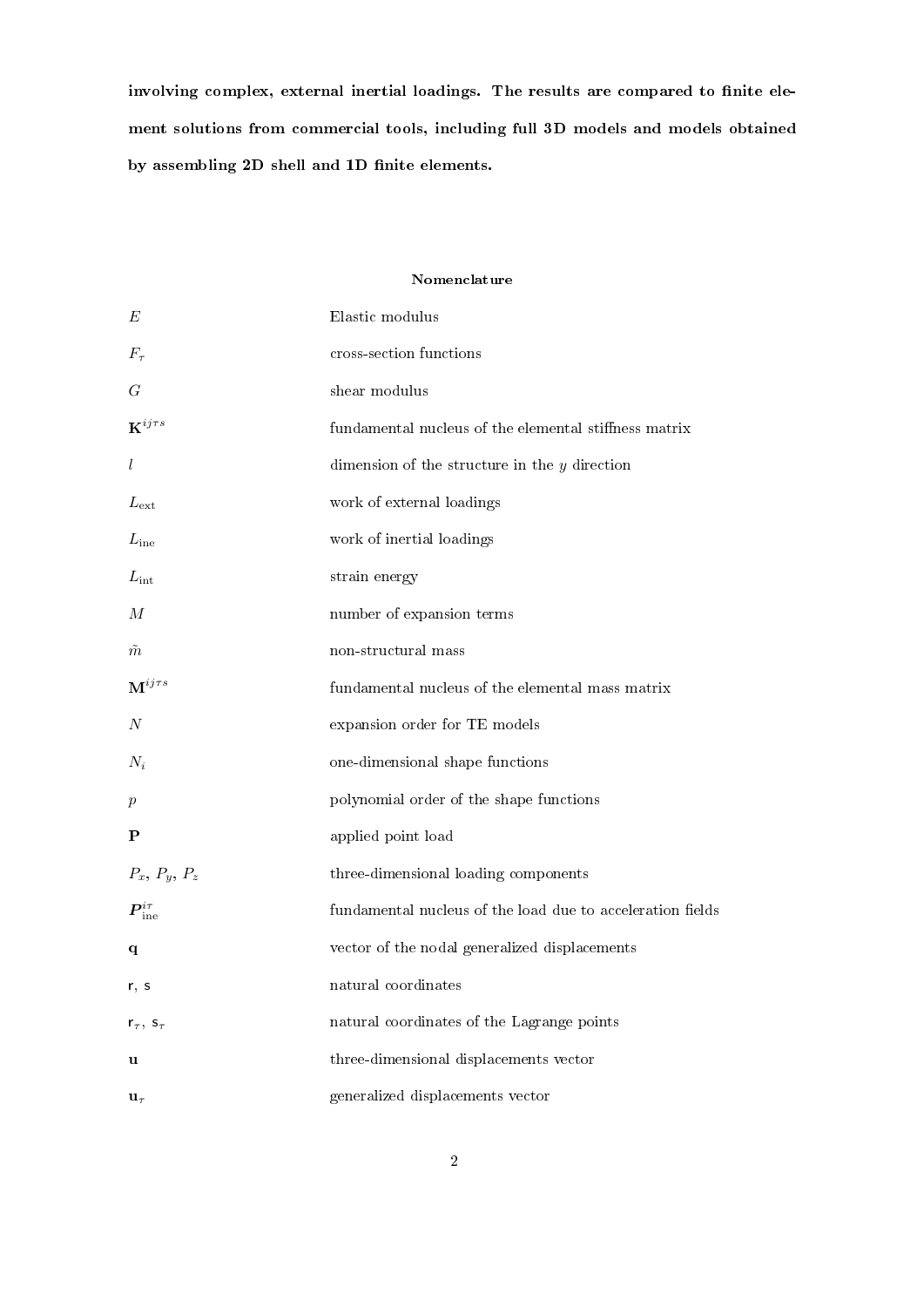| $u_x, u_y, u_z$                                        | three-dimensional displacement components    |
|--------------------------------------------------------|----------------------------------------------|
| $u_{x1}, u_{y1}, u_{z1}, u_{x2}, \ldots, u_{zM}$       | generalized displacement components          |
| $\ddot{\mathbf{u}}_0$                                  | applied three-dimensional acceleration field |
| $\ddot{u}_{x_0}, \, \ddot{u}_{y_0}, \, \ddot{u}_{z_0}$ | components of the applied acceleration field |
| V                                                      | beam volume $(V = \Omega \times L)$          |
| (x, y, z)                                              | coordinates reference system                 |
| $(x_p, y_p, z_p)$                                      | application point of the concentrated load   |
| $(x_m, y_m, z_m)$                                      | application point of the non-structural mass |
| $\delta$                                               | virtual variation                            |
| $\epsilon$                                             | strain vector                                |
| $\lambda$                                              | Lame's parameter                             |
| $\rho$                                                 | material density                             |
| $\nu$                                                  | Poisson ratio                                |
| $\boldsymbol{\sigma}$                                  | stress vector                                |
| Ω                                                      | cross-section domain                         |

# I. Introduction

In engineering practice, problems involving load factors and non-structural masses are of particular interest [1]. A notable example is that of aerospace engineering. In aerospace design, for instance, non-structural masses are used in finite element (FE) models to incorporate the weight of the engines, fuel and payload. On the other hand, the most critical points in the aircraft and spacecraft mission profiles are usually prescribed in terms of load factors. Thus, the importance of having accurate models able to take into account those inertial effects is evident. This aspect is also confirmed by the rich literature on the argument. In  $[2]$ , for example, structural vibrations of slender missile containing many non-structural masses were carried out by using the method of equivalent density and shell FEs. Ghosh and Ghanem [3] performed random eigenvalue analysis of a Goland wing considering the non-structural masses attached to the wing as a source of uncertainty.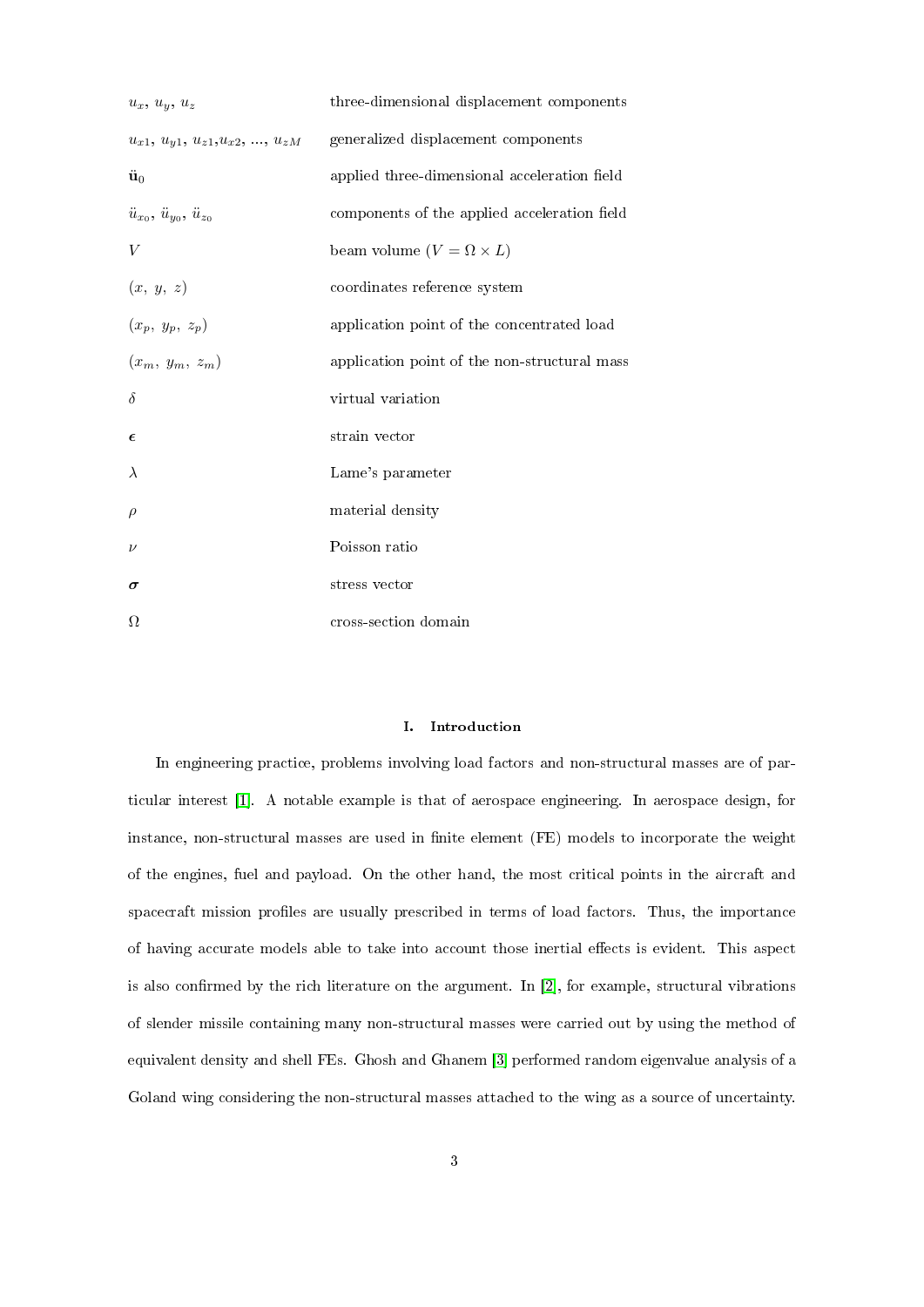Pagaldipti and Shyy [4] demonstrated the importance of inertial effects on structural analyses and optimal designs. Nikkhoo et al. [5] carried out the vibration analysis of thin rectangular plate due to multiple travelling inertial loads. In the present paper, accurate and efficient one-dimensional  $(1D)$ higher-order models able to take into account the effects due to localized inertia and load factors in structural analyses of complex wing structures are proposed and assessed.

Aircraft structures are reinforced thin-shells. These are also called semimonocoque constructions, which are obtained by assembling three main components: skins (or panels), longitudinal stiffening members (including spar caps and stringers), and transversal stiffeners (ribs). A brief overview of the evolution and the state-of-the-art of modelling techniques for reinforced-shell structures is given hereafter.

A number of different approaches were developed in the first half of the last century. These are discussed in major reference books [6, 7]. Among these approaches, the so-called pure semimonocoque (or "idealized semimonocoque") is the most popular, and it assumes constant shear into panels and webs. The main advantage of this approach is that it leads to a system of linear algebraical equations in the case of static response analysis. However, the number of such equations increases for structures with high redundancies and multi-bay box wings. The number of resulting equations (and redundancies) can be strongly reduced by coupling the pure semimonocoque approach with the assumptions from classical beam theories, such as Euler-Bernoulli Beam Model (EBBM) or Timoshenko Beam Model (TBM).

Due to the advent of computational methods - mostly the Finite Element Method (FEM) - and to the demand for more accuracy, the analysis of complex aircraft structures continued to be made using a combination of solid (3D), plate/shell (2D) and beam (1D) models. The possible manner in which stringers, spar caps, spar webs, panels, and ribs are introduced into FE mathematical models is part of the knowledge of structural analysts and, in general, the coupling of elements with different dimensionality is not trivial. Several works have shown, in fact, the necessity for a proper simulation of the stiffeners-panel "linkage". For example, Satsangi and Murkhopadhyay [8] used 8-node plate elements assuming the same displacement field for stiffeners and plates. Kolli and Chandrashekhara [9] formulated an FE model with 9-node plate and 3-node beam elements. Gangadhara [10] carried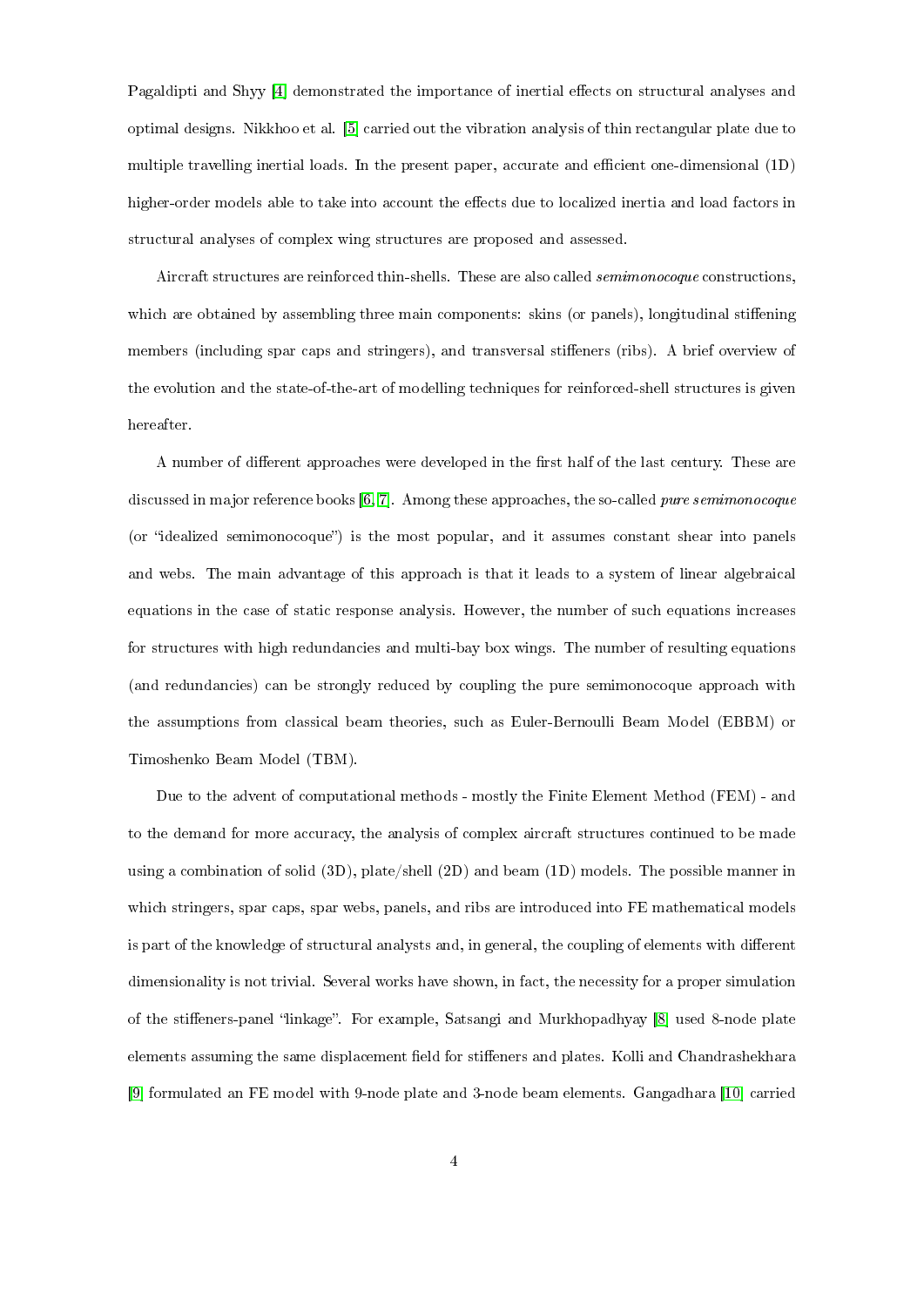out linear static analyses of composite laminated shells using a combination of 8-node plate elements and 3-node beam elements. With regard to vibration analysis of reinforced-shell structures, which is also one of the topic of the present work, Samanta and Mukhopadhyay [11] developed a new stiffened shell element and, subsequently, they used their formulation to determine natural frequencies and mode shapes of different stiffened structures. Bouabdallah and Batoz [12] presented a finite element model for the static and free vibration analysis of composite cylindrical panels with composite stiffeners. In [13], Thinh and Khoa developed a 9-node stiffened plate element for the modal analysis of laminated stiffened plates with arbitrary oriented stiffeners based on Mindlin's deformation plate theory. Recently, Vörös [14] formulated a new plate/shell stiffener element. In Vörös' theory, the reinforcement is developed employing a general beam theory, including the constraint torsional warping effect and the second order terms of finite rotations.

The works so far mentioned show a definite interest in investigating FEM applications to reinforced-shell structures including inertial effects. However, in most of the articles in literature, such as some of those cited above, plates/shells and stiffeners are modeled separately, and a simulation of the stiffener-panel is often required. Usually, the nodes of the beam elements are connected to those of the shell elements via rigid fictitious links. This technique presents some discrepancies. The principal problems, however, are that the out-of-plane warping displacements in the stiffener section are neglected, and the beam torsional rigidity is not correctly predicted. To overcome those issues, Patel et al. [15] introduced a torsion correction factor. In Vörös' works [14, 16], the connection between the plate/shell and the stiffener was modelled through a special transformation, which included torsional-bending coupling and the eccentricity of internal forces between the stiffener and the plate elements. Conversely, the formulation used in the present paper deals with reinforcedshells using a refined 1D formulation, with no need to introduce "fictitious links" to connect beam and shell elements. This approach is denoted to as *Component-Wise* (CW), and it merely makes use of the physical surfaces of the structures to build a mathematical model. Nowadays, this same result is achievable only by employing 3D solid FE elements.

CW falls within the framework of the Carrera Unified Formulation (CUF), see [17]. CUF is a hierarchical methodology that enables one to develop higher-order theories automatically, without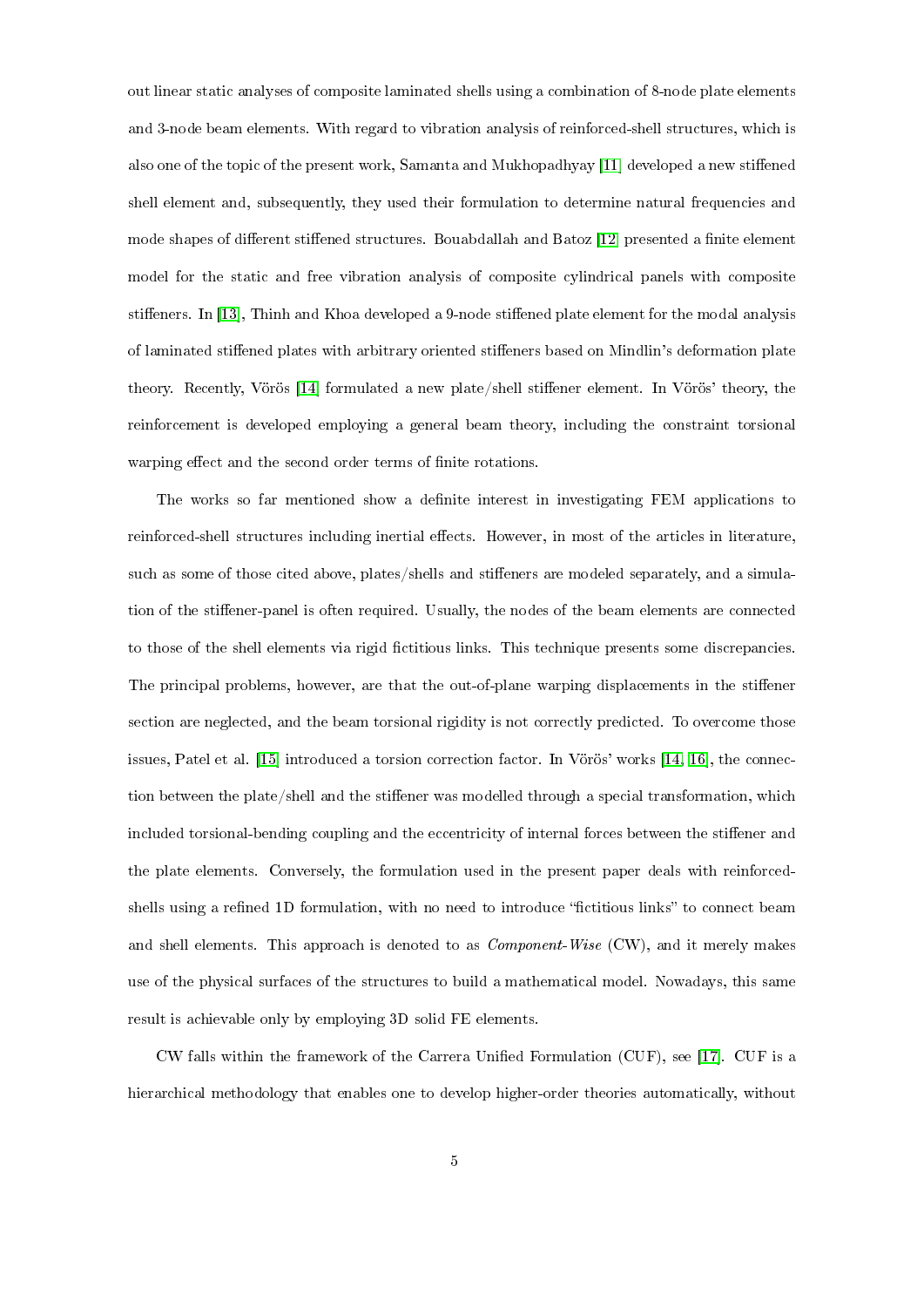the need for ad-hoc assumptions. According to CUF, in fact, the displacement field is the expansion of generic functions on the beam cross-section. Depending on the choice of those functions, multiple classes of theories of structures can be formulated. For example, in the case of beam models [18], the Taylor Expansion (TE) class makes use of Taylor-like polynomials to enrich 1D kinematics and it has been validated in various papers in the literature for both static and free vibration analyses (see for example [19]). On the other hand, Lagrange polynomials are used to discretize the displacement field on the cross-section in LE (Lagrange Expansion) CUF beam models, and they are employed in this work to implement CW models of complex wing structures.

In the present paper, CUF is used to formulate and compare various FE beam models - including classical, refined TE and CW ones - of reinforced shell structures. The attention is focused on the capabilities of these beam theories to deal with both static and free vibrations analyses as well as with complex loading conditions due to load factors and non-structural masses, which have been recently introduced and tested in the framework of CUF in [20-22].

The paper is organized as follows: (i) first CUF is introduced and variable kinematic beam theories based on TE are developed; (ii) LE formulation and the related CW approach are then presented; (iii) next, FE arrays, including load vectors due to arbitrary inertial fields, are formulated and expressed in terms of fundamental nuclei which do not depend on the theory type and order; (iv) subsequently, various congurations of a benchmark metallic wing are considered and the numerical results are discussed; (v) the main conclusions are finally outlined.

#### II. Carrera Unified Formulation

#### A. Classical beam theories and refined kinematics by TE

Figure 1 shows the rectangular cartesian coordinate system and the geometry of the benchmark wing discussed in this work. In the case of simple, preliminary analyses and if sufficiently long, the wing might be modeled by EBBM with acceptable accuracy; the kinematic field of EBBM can be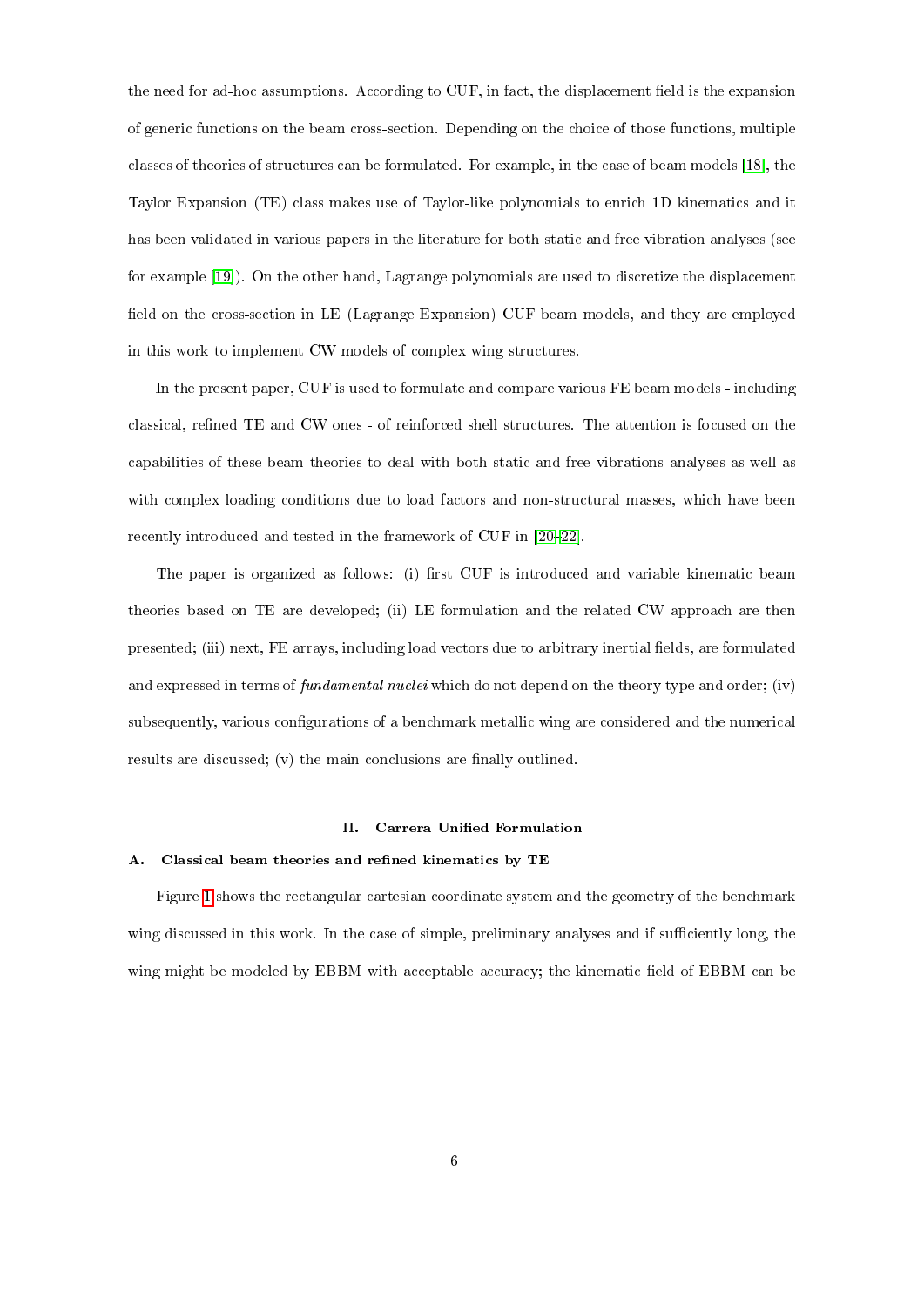

Fig. 1 Coordinate frame of the benchmark aircraft wing

written as

$$
u_x = u_{x1}
$$
  
\n
$$
u_y = u_{y1} - x \frac{\partial u_{x1}}{\partial y} + z \frac{\partial u_{z1}}{\partial y}
$$
  
\n
$$
u_z = u_{z1}
$$
\n(1)

where  $u_x$ ,  $u_y$  and  $u_z$  are the displacement components of a point belonging to the beam domain along x, y and z, respectively;  $u_{x1}$ ,  $u_{y1}$  and  $u_{z1}$  are the displacements of the beam axis;  $-\frac{\partial u_{x1}}{\partial y}$  and  $\frac{\partial u_{z1}}{\partial y}$  are the rotations of the cross-section about the z- (i.e.  $\phi_z$ ) and x-axis (i.e.  $\phi_x$ ). According to EBBM, the deformed cross-section remains plane and orthogonal to the beam axis because crosssectional shear deformation phenomena are neglected. Shear stresses play a significant role in several problems (e.g. short beams, composite structures), and their neglect can lead to incorrect results. One may want to generalize Eq. (1) and overcome the EBBM assumption of the orthogonality of the cross-section. The improved displacement field results in the TBM,

$$
u_x = u_{x1}
$$
  
\n
$$
u_y = u_{y1} + x \phi_z + z \phi_x
$$
  
\n
$$
u_z = u_{z1}
$$
\n(2)

TBM constitutes an improvement over EBBM, because the cross-section does not necessarily remain perpendicular to the beam axis after deformation, and two degrees of freedom (i.e. the unknown rotations,  $\phi_z$  and  $\phi_x$ ) are added to the original displacement field.

Classical beam models grant reasonably good results when slender, solid section, homogeneous structures undergo bending. On the other hand, the analysis of short, thin-walled, open cross-section beams may require more sophisticated theories to achieve sufficiently accurate results, see [23]. Many refined beam theories have been proposed over the last century to overcome the limitations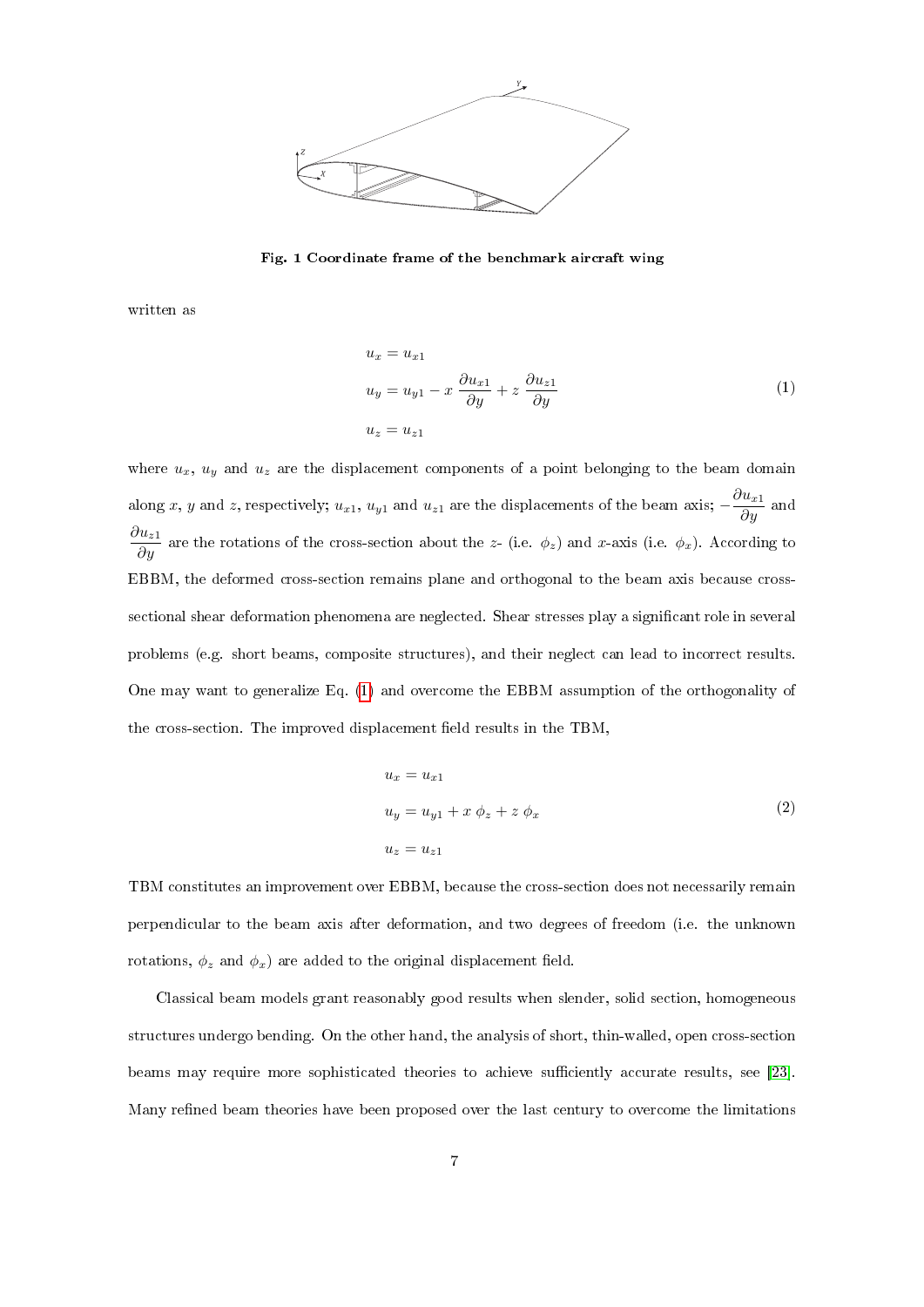of classical beam modelling (e.g. non-fulllment of homogeneous condition of the transverse stress components at lateral surfaces of the beam); see [19, 24, 25] for a comprehensive review of beam theories. However, as a general guideline, one can state that the richer the kinematic field, the more accurate the 1D model becomes [26]. For example, one can demonstrate that a linear distribution of transverse displacement components (i.e.  $u_x$  and  $u_z$ ) is needed to detect the rigid rotation of the cross-section about the beam axis. Conversely, a third-order displacement field (see  $[27, 28]$ ) can be adopted to overcome the inconsistency of TBM and fulll the homogeneous condition of shear stresses on the lateral surfaces. However, richer displacement fields lead to a higher amount of equations to solve and, moreover, the choice of the additional expansion terms is generally problem dependent.

The Carrera Unified Formulation (CUF) can be considered like a tool for tackling the problem of the choice of the expansion terms. Let  $\mathbf{u} = \{u_x u_y u_z\}^T$  be the transposed displacement vector. According to CUF, a generic displacement field can be expressed in a compact fashion as an N-order expansion in terms of generic functions,  $F_{\tau}$ ,

$$
\mathbf{u}(x, y, z) = F_{\tau}(x, z)\mathbf{u}_{\tau}(y), \qquad \tau = 1, 2, \dots, M
$$
 (3)

where  $F_{\tau}$  are the functions of the coordinates x and z on the cross-section;  $\mathbf{u}_{\tau}$  is the vector of the generalized displacements; and M stands for the number of terms used in the expansion. Taylor Expansion (TE) CUF models use MacLaurin expansions as  $F<sub>\tau</sub>$ ; i.e., 2D polynomials  $x<sup>i</sup> z<sup>j</sup>$  (*i* and *j* are positive integers) are exploited as basis functions to generate beam theories. It should be noted that Eqs. (1) and (2) are particular cases of the linear  $(N = 1)$  TE model, which can be expressed as

$$
u_x = u_{x_1} + x u_{x_2} + z u_{x_3}
$$
  
\n
$$
u_y = u_{y_1} + x u_{y_2} + z u_{y_3}
$$
  
\n
$$
u_z = u_{z_1} + x u_{z_2} + z u_{z_3}
$$
\n(4)

where the parameters on the right-hand side  $(u_{x_1}, u_{y_1}, u_{z_1}, u_{x_2}, \text{etc.})$  are the displacements of the beam axis and their first derivatives. Higher-order terms can be taken into account according to Eq.  $(3)$ . For instance, it is clear that the displacement field of the third-order Reddy's model [28]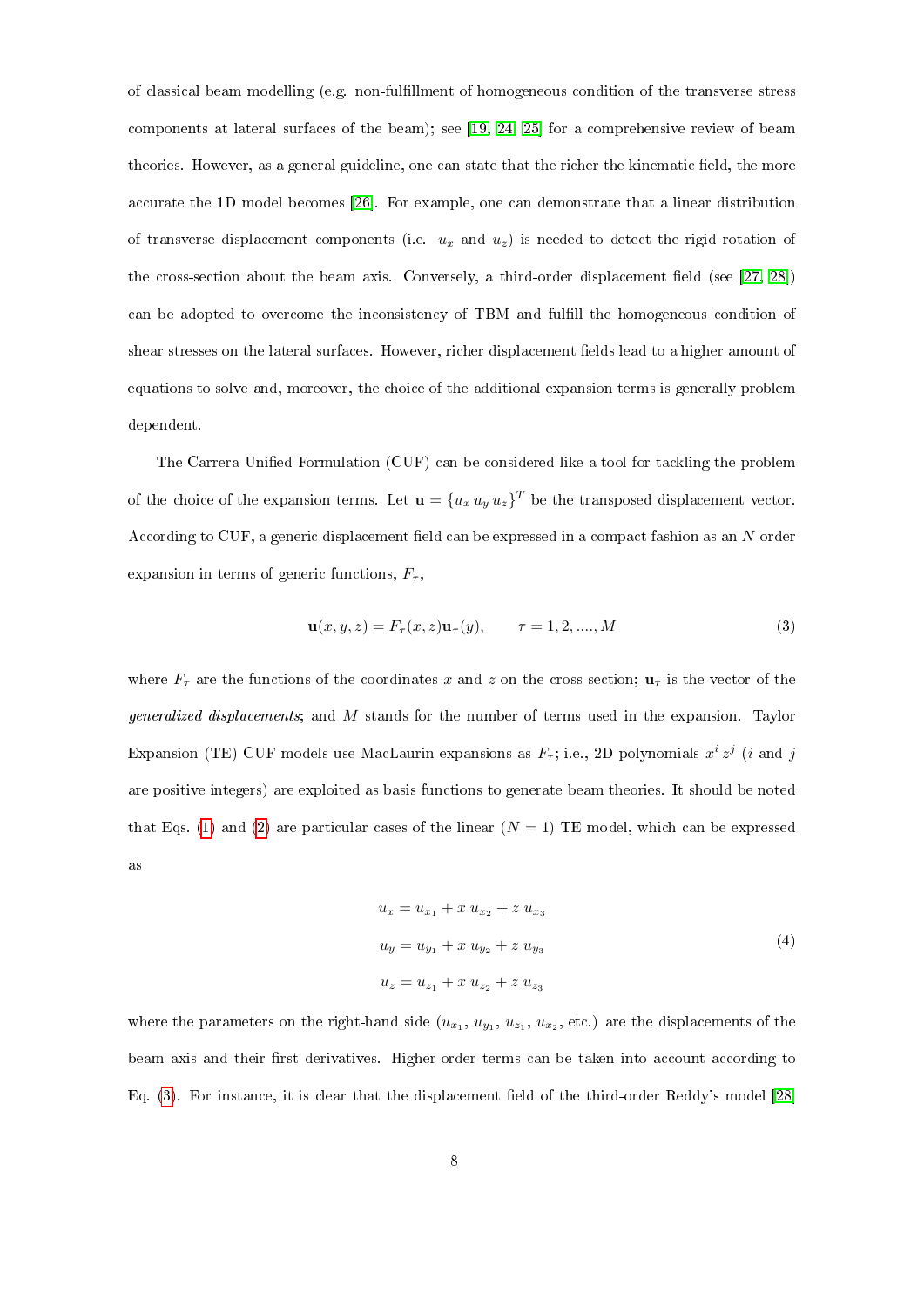

Fig. 2 Cross-section L-elements in natural geometry

can be considered as a particular case of the  $N = 3$  TE model; i.e.

$$
u_x = u_{x_1} + x u_{x_2} + z u_{x_3} + x^2 u_{x_4} + x z u_{x_5} + z^2 u_{x_6} + x^3 u_{x_7} + x^2 z u_{x_8} + x z^2 u_{x_9} + z^3 u_{x_{10}}
$$
  
\n
$$
u_y = u_{y_1} + x u_{y_2} + z u_{y_3} + x^2 u_{y_4} + x z u_{y_5} + z^2 u_{y_6} + x^3 u_{y_7} + x^2 z u_{y_8} + x z^2 u_{y_9} + z^3 u_{y_{10}}
$$
 (5)  
\n
$$
u_z = u_{z_1} + x u_{z_2} + z u_{z_3} + x^2 u_{z_4} + x z u_{z_5} + z^2 u_{z_6} + x^3 u_{z_7} + x^2 z u_{z_8} + x z^2 u_{z_9} + z^3 u_{z_{10}}
$$

The possibility of dealing with arbitrary expansion makes the TE CUF models able to handle complex problems, such as thin-walled structures and local effects.

# B. Lagrange Expansion (LE) models and Component-Wise (CW) approach

The degrees of freedom of the TE models described above (i.e., displacements and N-order derivatives of displacements) are defined along the axis of the beam. The unknown variables are only pure displacements if Lagrange polynomials are adopted as expanding functions  $(F<sub>\tau</sub>)$  in Eq. (3). The resulting models are referred to as LE (Lagrange Expansion) and they were first introduced in [29]. Recently, LE beam theory has been utilized for the Component-Wise (CW) modelling of complex structures, namely aerospace [30, 31] and civil engineering [32] structures. The term CW refers to the fact that Lagrange elements are used to model the displacement variables in each structural component at the cross-sectional level.

In this work, three types of cross-sectional Lagrange polynomial sets were adopted to build CW models, and they are shown in Fig. 2. In particular, three-point linear (L3), four-point bi-linear (L4), and nine-point bi-quadratic (L9) polynomials were used. The isoparametric formulation was exploited to deal with arbitrary shaped geometries. The Lagrange polynomials can be found in [33].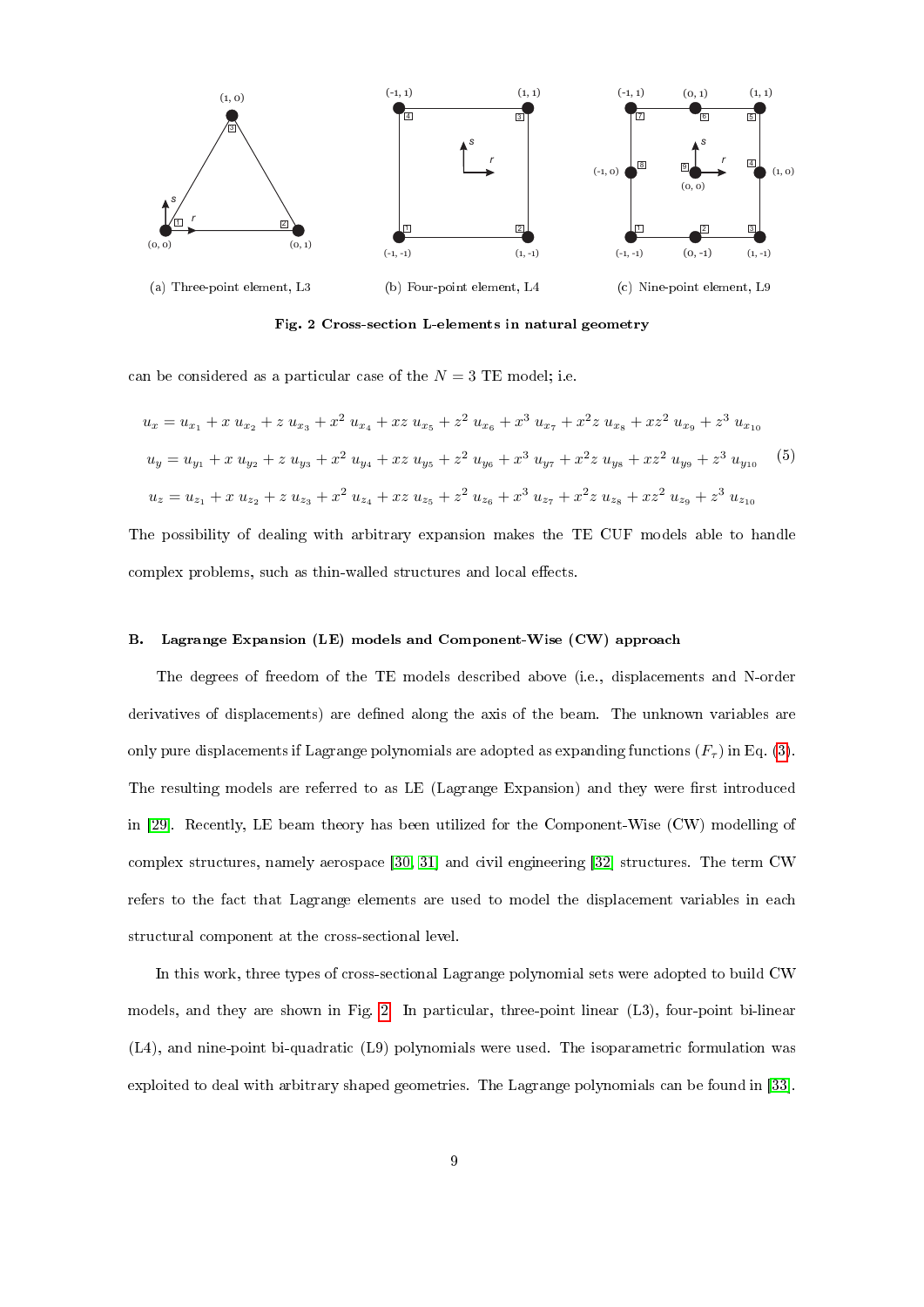

Fig. 3 Two assembled L9 elements in actual geometry

However, the interpolation functions in the case of the L9 element are given as an example

$$
F_{\tau} = \frac{1}{4} (\mathbf{r}^2 + \mathbf{r} \, \mathbf{r}_{\tau})(\mathbf{s}^2 + \mathbf{s} \, \mathbf{s}_{\tau}) \qquad \tau = 1, 3, 5, 7
$$

$$
F_{\tau} = \frac{1}{2}\mathsf{s}_{\tau}^{2}(\mathsf{s}^{2} - \mathsf{s} \,\mathsf{s}_{\tau})(1 - \mathsf{r}^{2}) + \frac{1}{2}\mathsf{r}_{\tau}^{2}(\mathsf{r}^{2} - \mathsf{r} \,\mathsf{r}_{\tau})(1 - \mathsf{s}^{2}) \qquad \tau = 2, 4, 6, 8 \tag{6}
$$

$$
F_{\tau} = (1 - r^2)(1 - s^2) \qquad \tau = 9
$$

where r and s vary from  $-1$  to  $+1$ , whereas  $r<sub>\tau</sub>$  and  $s<sub>\tau</sub>$  are the coordinates of the nine points whose numbering and location in the natural coordinate frame are summarized in Fig. 2c. The displacement field given by an L9 element is therefore

$$
u_x = F_1 u_{x_1} + F_2 u_{x_2} + \dots + F_9 u_{x_9}
$$
  
\n
$$
u_y = F_1 u_{y_1} + F_2 u_{y_2} + \dots + F_9 u_{y_9}
$$
  
\n
$$
u_z = F_1 u_{z_1} + F_2 u_{z_2} + \dots + F_9 u_{z_9}
$$
\n(7)

where  $u_{x_1},...,u_{z_9}$  are the displacement variables of the problem and they represent the translational displacement components of each of the nine points of the L9 element. For further refinements, the cross-section can be discretized by using several L-elements as in Fig. 3, where two assembled L9 elements are shown; this is one of the most important characteristics of the CW approach.

Most of the engineering structures are made of different components, such as spar caps, stringers, longerons, ribs and panels in the case of aerospace constructions. However, these components usually have different geometries and scales. Through the CW approach, one can model each typical part of a structure through the 1D CUF LE formulation. In a finite element framework, this means that different components are modelled by means of the same 1D finite element. An example of CW modelling of a typical wing is shown in Fig. 4. According to CW technique, each component of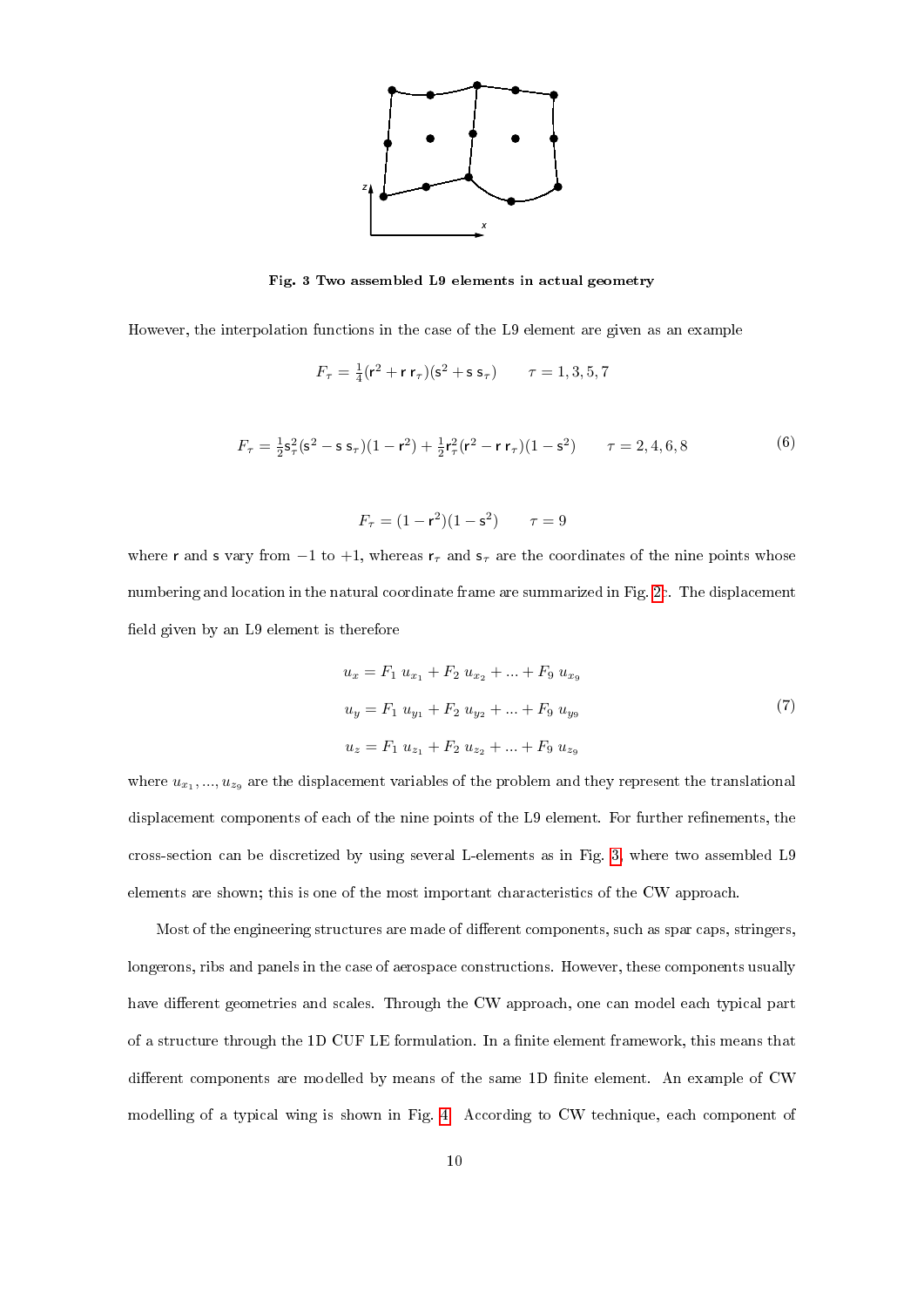

Fig. 4 Component-wise modelling of the benchmark wing

the structure is modelled via beam elements. Then, by exploiting the natural capability of LE to be assembled on the cross-section, Lagrange polynomials (L9 in Fig. 4) are appropriately used to arbitrary refine the beam kinematics. Compatibilities between the various components is enforced in terms of displacements by superimposing cross-sectional nodes. Alternatively, mathematical techniques might be used, see [34, 35]. If a rib were present in the wing in Fig. 4, it would be modelled by beam elements laying on the longitudinal axis, see [30]. One of the main feature of the CW methodology is that it allows for tuning the capabilities of the model by (i) choosing which component requires a more detailed model; and (ii) setting the order of the structural model to be used. Higher-order phenomena (i.e., warping and 3D strain effects) can be, in fact, automatically described by CUF models by opportunely enriching the beam kinematics (see [17, 30]). Moreover, via the CW approach, FE mathematical models can be built by using only physical boundaries; artificial lines (beam axes) and surfaces (plate/shell reference surfaces) are no longer necessary.

# III. Finite Element Approximation

#### A. Fundamental nuclei

The FE approach is adopted to discretize the structure along the  $y$ -axis (i.e. the longitudinal axis in Fig. 1). This process is accomplished via a classical nite element technique, where the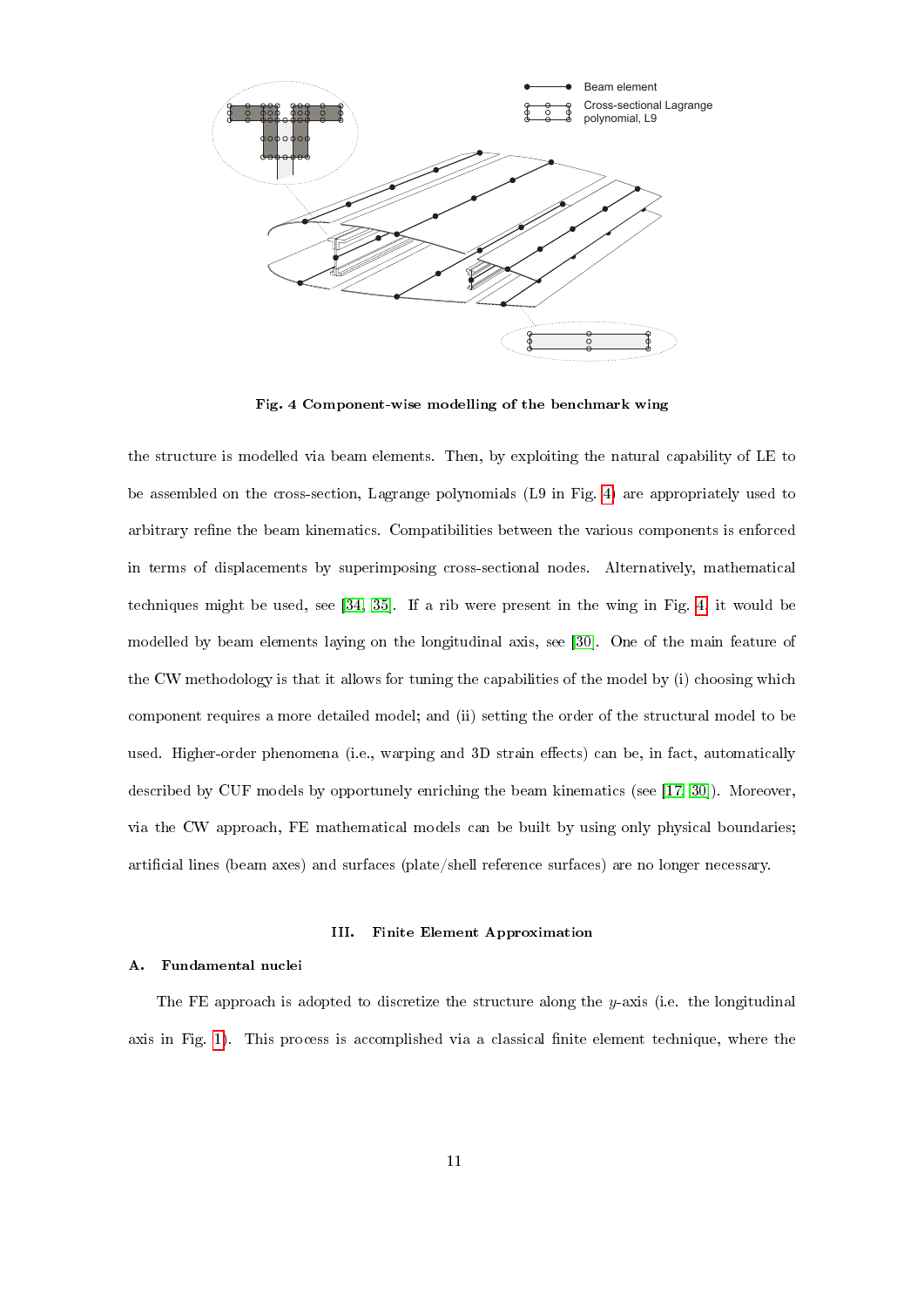displacement vector is given by

$$
\mathbf{u}(x, y, z) = F_{\tau}(x, z) N_i(y) \mathbf{q}_{\tau i}, \qquad \tau = 1, ..., M, \ i = 1, ..., p + 1
$$
\n(8)

 $N_i$  stands for the shape functions of order p and  $q_{\tau i}$  is the nodal displacement vector,

$$
\mathbf{q}_{\tau i} = \left\{ \begin{array}{c} q_{u_{x_{\tau i}}} \quad q_{u_{y_{\tau i}}} \quad q_{u_{z_{\tau i}}} \end{array} \right\}^{\mathrm{T}} \tag{9}
$$

The shape functions are not given here. They can be found in many books, see for example [36]. Elements with four nodes (B4) were adopted in this work, i.e. a cubic approximation  $(p = 3)$  along the y axis was assumed. The cross-section discretization for the LE class (i.e., the choice of the type, the number and the distribution of cross-sectional Lagrange elements), or of the theory order  $N$  for the TE class, are entirely independent of the choice of the beam finite element to be used along the axis of the beam.

The stiffness and mass matrices, as well as the loading vector of the elements, are obtained via the principle of virtual displacements, which in its general form holds

$$
\delta L_{\rm int} = \int_{V} \delta \epsilon^{T} \sigma \, dV = \delta L_{\rm ext} - \delta L_{\rm ine}
$$
\n(10)

where  $L_{\text{int}}$  stands for the strain energy;  $L_{\text{ext}}$  is the work of the external loads;  $L_{\text{ine}}$  is the work of the inertial loadings;  $\delta$  stands for the virtual variation;  $V = \Omega \times l$  is the volume of the beam,  $\Omega$ being the cross-section area are and l the length of the structure;  $\epsilon$  and  $\sigma$  are the strain and stress vectors, respectively. The virtual variation of the strain energy is rewritten using the constitutive laws, the linear strain-displacement relations, and Eq. (8). It reads

$$
\delta L_{\text{int}} = \delta \mathbf{q}_{\tau i}^{\text{T}} \mathbf{K}^{ij\tau s} \mathbf{q}_{s j} \tag{11}
$$

where  $\mathbf{K}^{ij\tau s}$  is the stiffness matrix in the form of the fundamental nucleus. The derivation of the FE fundamental nucleus of the stiffness matrix is not repeated here for the sake of brevity, but it is given in [17], where more details about CUF can also be found. However, the components of the stiffness matrix nucleus are provided below and they are referred to as  $K_{rc}^{ij\tau s}$ , where r is the row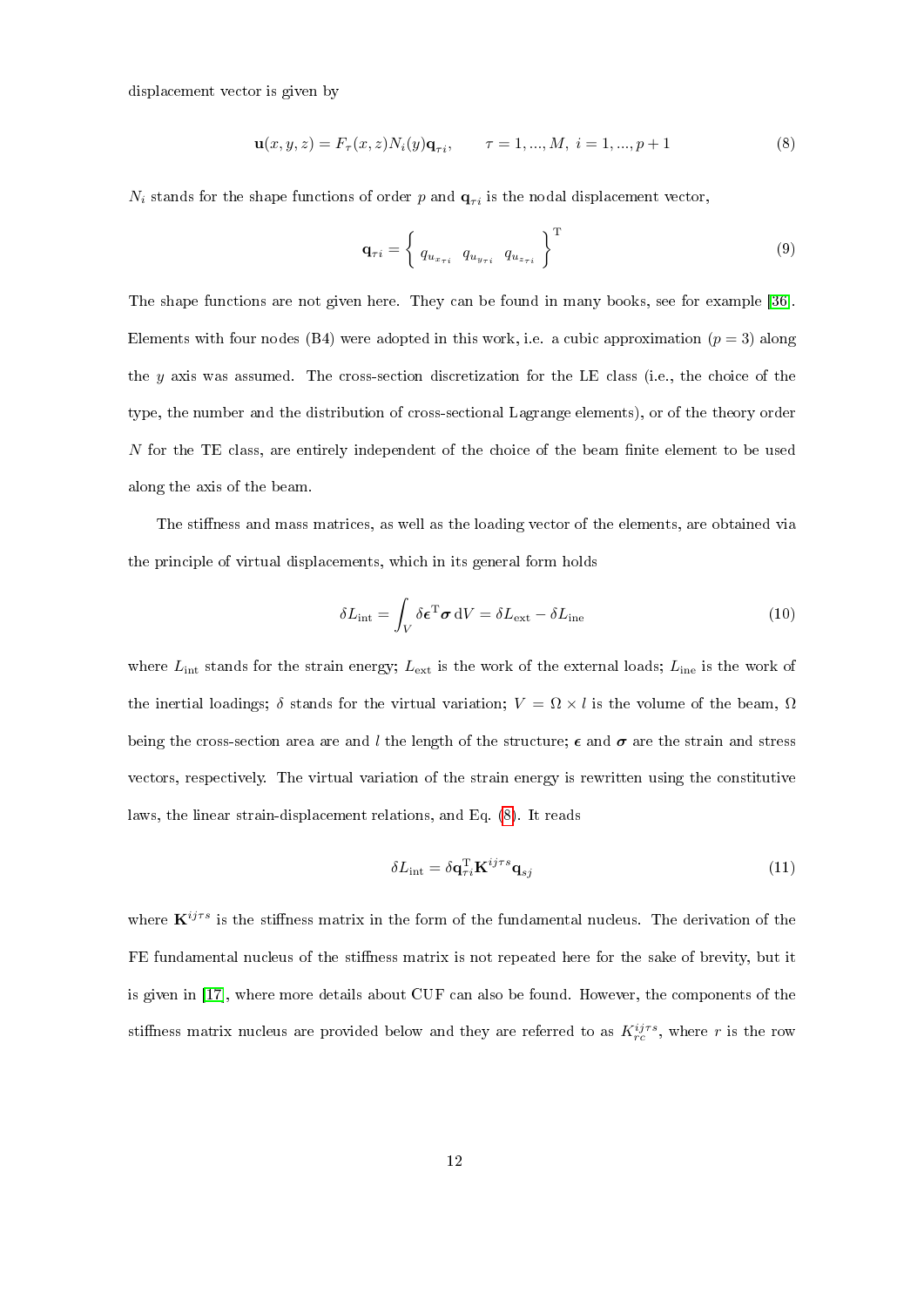number  $(r = 1, 2, 3)$  and c is the column number  $(c = 1, 2, 3)$ .

$$
K_{11}^{ijrs} = (\lambda + 2G) \int_{\Omega} F_{r,x} F_{s,x} d\Omega \int_{I} N_{i}N_{j} dy + G \int_{\Omega} F_{r,s} F_{s,z} d\Omega \int_{I} N_{i}N_{j} dy +
$$
  
\n
$$
G \int_{\Omega} F_{r} F_{s} d\Omega \int_{I} N_{i}N_{j}N_{j} dy
$$
  
\n
$$
K_{12}^{ijrs} = \lambda \int_{\Omega} F_{r,x} F_{s} d\Omega \int_{I} N_{i}N_{j}N_{j} dy + G \int_{\Omega} F_{r} F_{s,x} d\Omega \int_{I} N_{i}N_{j} dy
$$
  
\n
$$
K_{13}^{ijrs} = \lambda \int_{\Omega} F_{r,x} F_{s,x} d\Omega \int_{I} N_{i}N_{j} dy + G \int_{\Omega} F_{r,x} F_{s,x} d\Omega \int_{I} N_{i}N_{j} dy
$$
  
\n
$$
K_{21}^{ijrs} = \lambda \int_{\Omega} F_{r} F_{s,x} d\Omega \int_{I} N_{i}N_{j} dy + G \int_{\Omega} F_{r,x} F_{s,x} d\Omega \int_{I} N_{i}N_{j}N_{j} dy
$$
  
\n
$$
K_{22}^{ijrs} = G \int_{\Omega} F_{r,x} F_{s,x} d\Omega \int_{I} N_{i}N_{j} dy + G \int_{\Omega} F_{r,x} F_{s,x} d\Omega \int_{I} N_{i}N_{j}N_{j} dy +
$$
  
\n
$$
(\lambda + 2G) \int_{\Omega} F_{r} F_{s} d\Omega \int_{I} N_{i}N_{j}N_{j} dy
$$
  
\n
$$
K_{33}^{ijrs} = \lambda \int_{\Omega} F_{r} F_{s,x} d\Omega \int_{I} N_{i}N_{j}dy + G \int_{\Omega} F_{r,x} F_{s} d\Omega \int_{I} N_{i}N_{j}N_{j} dy
$$
  
\n
$$
K_{31}^{ijrs} = \lambda \int_{\Omega} F_{r,x} F_{s,x} d\Omega \int_{I} N_{i}N_{j} dy + G \int_{\Omega} F_{r,x} F_{s,x} d\Omega \int_{I} N_{i}N_{j} dy
$$
  
\n

 $G = \frac{E}{2(1+\nu)}$  and  $\lambda = \frac{\nu E}{(1+\nu)(1-2\nu)}$ . The fundamental nucleus has to be expanded according to the summation indexes  $\tau$  and  $s$  in order to obtain the elemental stiffness matrix.

The virtual variation of the work of the inertial loadings is

$$
\delta L_{\rm ine} = \int_{V} \rho \delta \mathbf{u}^{\rm T} \ddot{\mathbf{u}} \, \mathrm{d}V \tag{13}
$$

where  $\rho$  stands for the density of the material, and  $\ddot{u}$  is the acceleration vector. Equation (13) is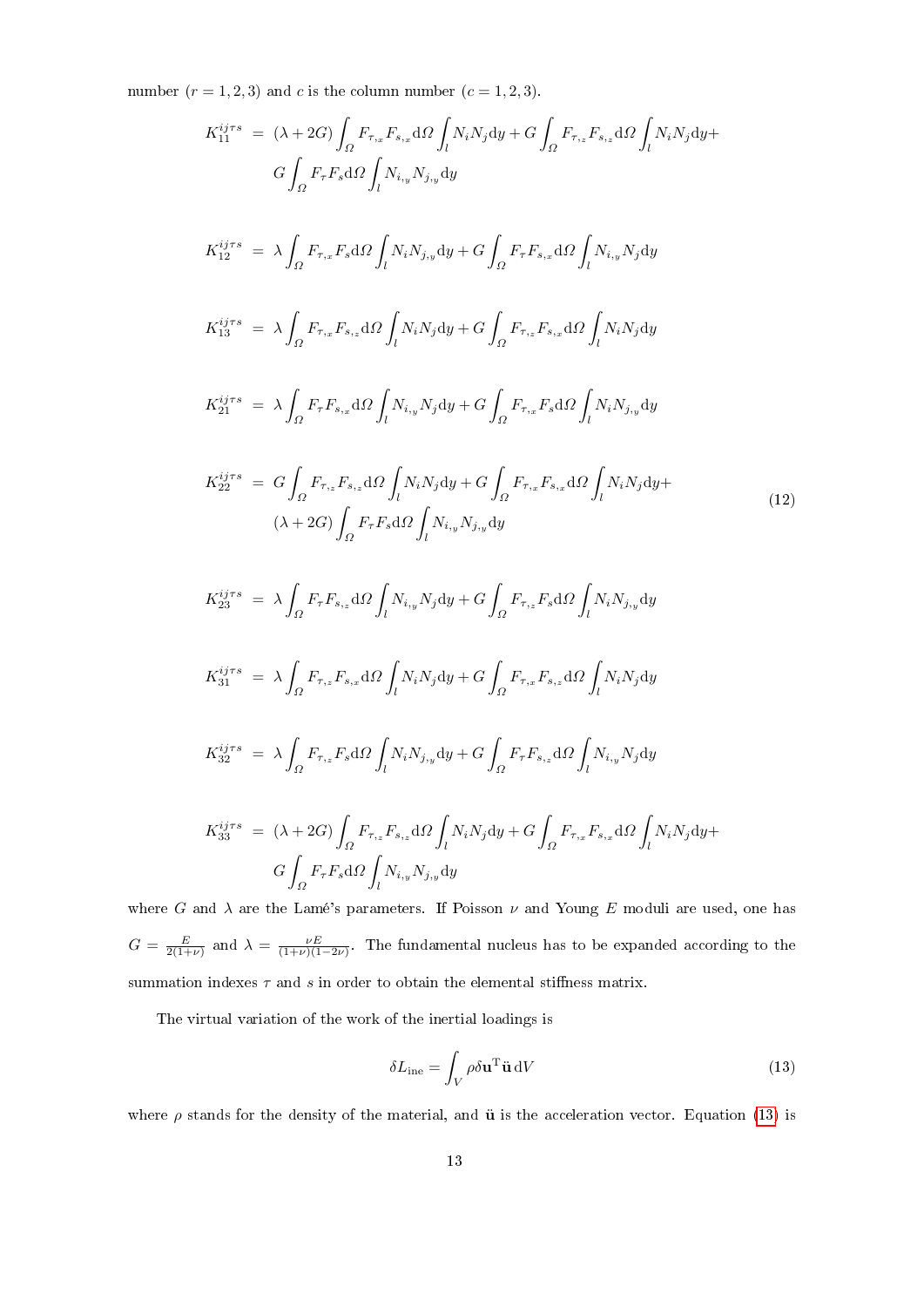rewritten using Eq. (8)

$$
\delta L_{\rm ine} = \delta \mathbf{q}_{\tau i}^{\rm T} \int_{l} N_{i} N_{j} \mathrm{d}y \int_{\Omega} \rho F_{\tau} F_{s} \mathrm{d}\Omega \, \ddot{\mathbf{q}}_{sj} = \delta \mathbf{q}_{\tau i}^{\rm T} \mathbf{M}^{ij \tau s} \ddot{\mathbf{q}}_{sj} \tag{14}
$$

where  $M^{ijrs}$  is the fundamental nucleus of the mass matrix. Its components are provided below and they are referred to as  $M_{rc}^{ij\tau s}$ , where r is the row number  $(r = 1, 2, 3)$  and c denotes column number  $(c = 1, 2, 3)$ .

$$
\mathbf{M}_{11}^{ij\tau s} = \mathbf{M}_{22}^{ij\tau s} = \mathbf{M}_{33}^{ij\tau s} = \rho \int_{l} N_{i} N_{j} \mathrm{d}y \int_{\Omega} F_{\tau} F_{s} \mathrm{d}\Omega
$$
\n(15)

$$
\mathbf{M}_{12}^{ij\tau s} = \mathbf{M}_{13}^{ij\tau s} = \mathbf{M}_{21}^{ij\tau s} = \mathbf{M}_{23}^{ij\tau s} = \mathbf{M}_{31}^{ij\tau s} = \mathbf{M}_{32}^{ij\tau s} = 0
$$

It is noteworthy that no assumptions about the approximation order have been made in formulating  ${\bf K}^{ij\tau s}$  and  ${\bf M}^{ij\tau s}$ . It is, therefore, possible to obtain refined beam models without changing the formal expression of the nuclei components. This property of the nuclei is the key-point of CUF that allows, with only nine coding statements, the implementation of any-order of multiple class theories.

The loadings vector which is variationally coherent to the model can be derived with relative ease in the case of a generic concentrated load **P** acting on the application point  $(x_p, y_p, z_p)$ ,

$$
\mathbf{P} = \left\{ \begin{array}{c} P_x & P_y & P_z \end{array} \right\}^T \tag{16}
$$

Any other loading condition can be treated similarly. The virtual work due to  $P$  is

$$
\delta L_{\text{ext}} = \delta \mathbf{u}^T \mathbf{P} \tag{17}
$$

After using Eq. (8), Eq. (17) becomes

$$
\delta L_{\text{ext}} = F_{\tau} N_i \delta \mathbf{q}_{\tau i}^T \mathbf{P}
$$
\n(18)

where  $F_{\tau}$  and  $N_i$  are evaluated in  $(x_p, z_p)$  and  $y_p$  respectively. The last equation allows the identification of the components of the nucleus that have to be loaded, that is, it allows the proper assembling of the loading vector by detecting the displacement variables that have to be loaded. In the next section, the attention is focused on the special cases of load factors and non-structural masses.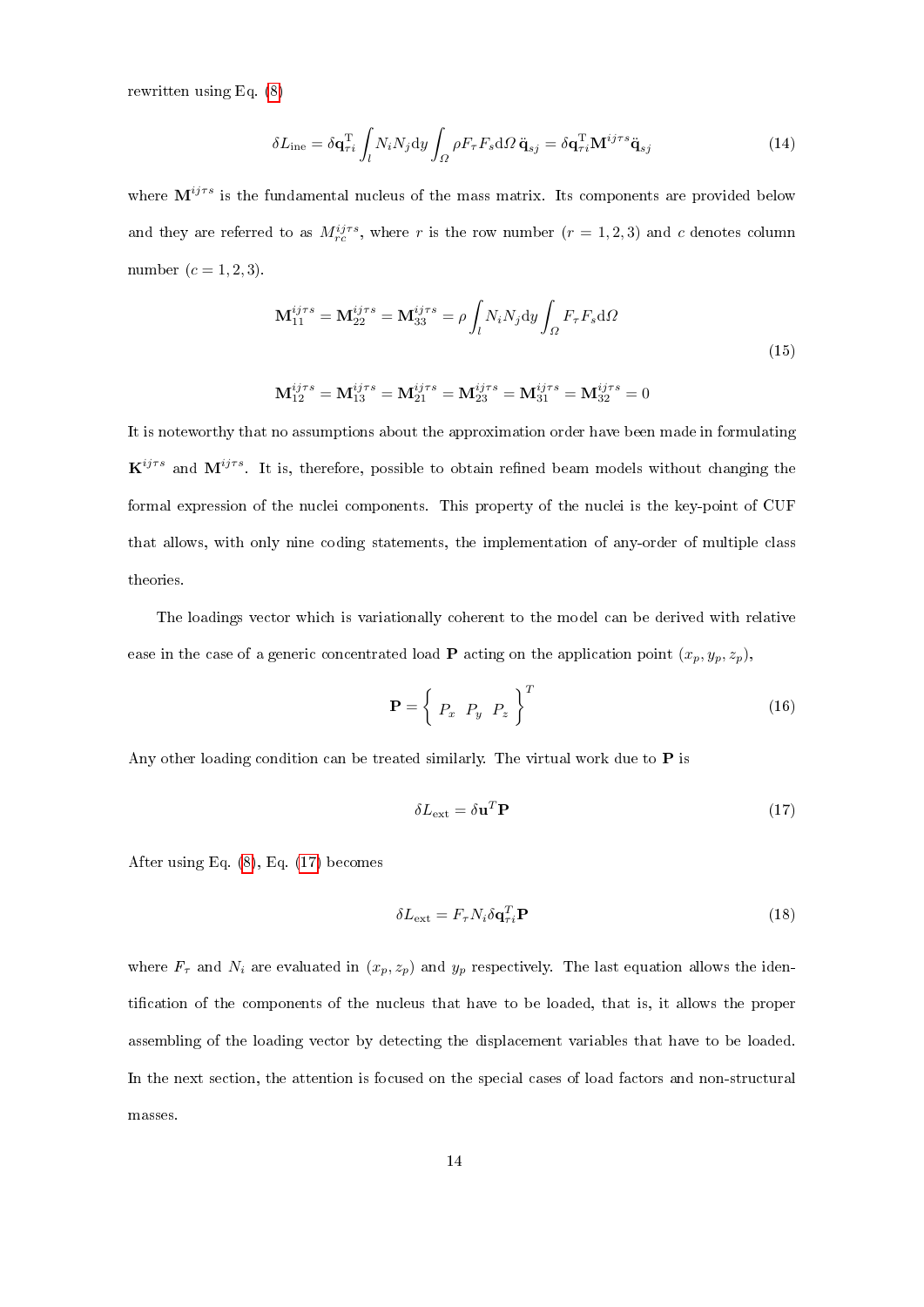# B. Load factors and non-structural masses in the framework of CUF theories

When using classical beam theories, translational as well as rotational load factors are usually applied with respect to the reference axis - or with respect to the shear axis if transverse stresses are also modelled. In this paper, the capability of the present refined beam models to take into account the effects due to 3D distributions of applied inertial loads is also highlighted. Let the following acceleration field be applied to the structure:

$$
\ddot{\mathbf{u}}_0(x, y, z) = \begin{cases} \ddot{u}_{x_0} & \ddot{u}_{y_0} & \ddot{u}_{z_0} \end{cases}^T
$$
\n(19)

The virtual variation of the external work,  $\delta L_{\text{ext}}$ , due to the acceleration field  $\ddot{u}_0$  is given by

$$
\delta L_{\text{ext}} = \int_{V} \rho \delta \mathbf{u}^{T} \ddot{\mathbf{u}}_{0} dV \tag{20}
$$

Equation (8) is substituted into Eq. (20). It reads

$$
\delta L_{\text{ext}} = \delta \mathbf{q}_{\tau i}^T \Big[ \int_{\Omega} \rho F_{\tau} F_s \Big( \int_y N_i N_j dy \Big) d\Omega \Big] \ddot{\mathbf{q}}_{s j_0} \tag{21}
$$

where the term between square brackets is the fundamental nucleus of the mass matrix  $M^{ij\tau s}$ . The virtual variation of the external work is, therefore, written as

$$
\delta L_{\text{ext}} = \delta \mathbf{q}_{\tau i}^T \ M^{ij\tau s} \ \ddot{\mathbf{q}}_{s j_0} = \delta \mathbf{q}_{\tau i}^T \boldsymbol{P}_{\text{ine}}^{i\tau}
$$
\n(22)

where  $P_{\text{ine}}^{i\tau}$  is the nucleus of the loading vector due to the acceleration field. It is important to underline that arbitrarily 3D distributed accelerations can be applied for both TE and LE, even though they are beam models.

In the present paper, the effect due to non-structural masses is also investigated. Localized inertia can, in principle, be arbitrarily placed in the 3D domain of the beam structure. In the framework of the CUF, this is easily realized by adding the following term to the fundamental nucleus of the mass matrix:

$$
\mathbf{m}^{ijts} = \mathbf{I} \left[ F_{\tau}(x_m, z_m) F_s(x_m, z_m) N_i(y_m) N_j(y_m) \right] \tilde{m}
$$
\n(23)

where I is the  $3 \times 3$  identity matrix and  $\tilde{m}$  is the value of the non-structural mass, which is applied at point  $(x_m, y_m, z_m)$ .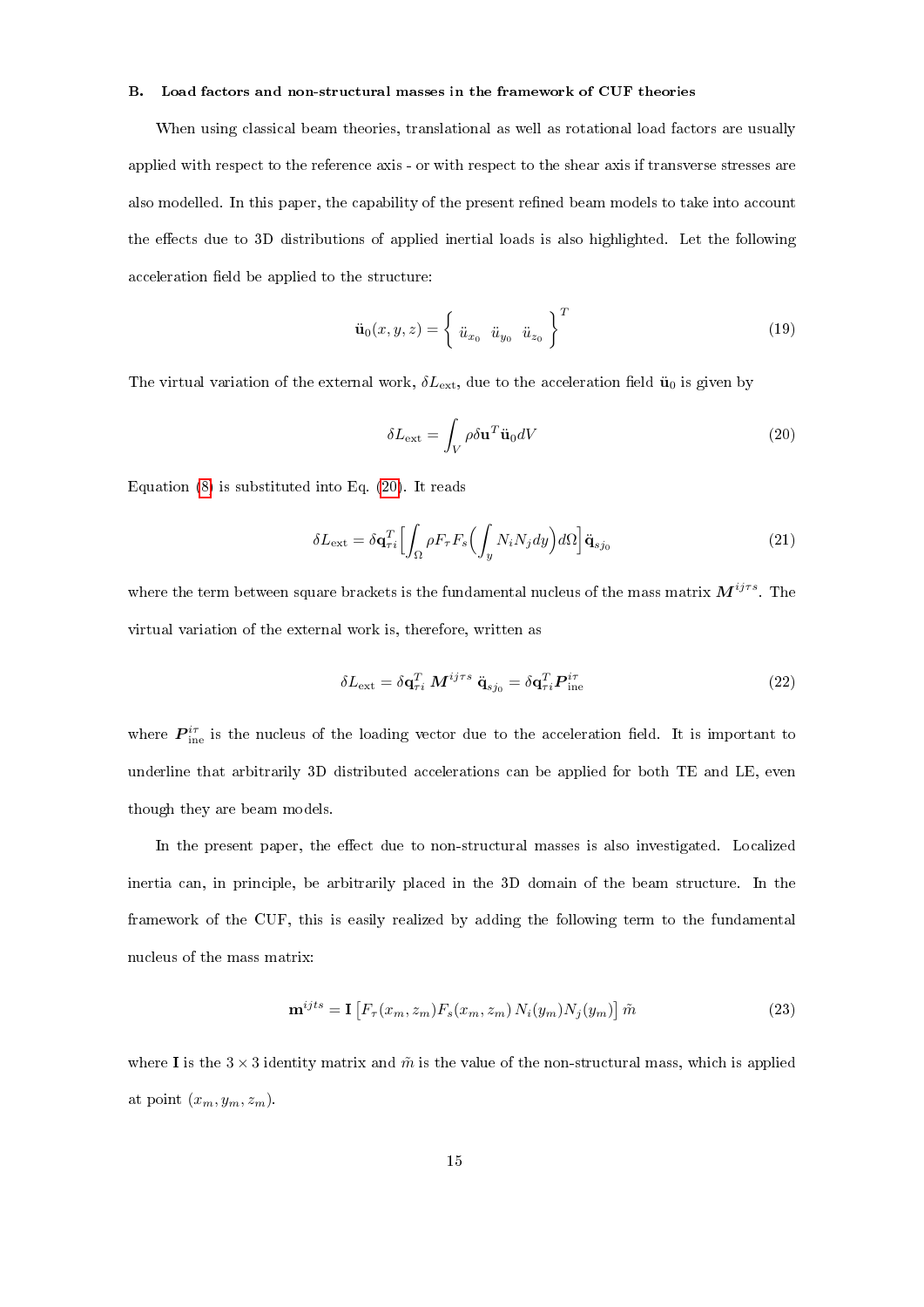### IV. Numerical Results

The present refined 1D models have been evaluated by analyzing several configurations of a metallic benchmark wing, which is depicted in Fig. 1. The considered wing is straight with a NACA 2415 airfoil. The chord c is equal to 1 m. The thickness of each panel is 3 mm, whereas the thickness of the spar webs is 5 mm. The cross-sectional dimensions of the spars caps can be found in [31], together with further details on the benchmark wing. The overall length of the structure is  $l = 6$  m. For illustrative purposes, the wing is completely metallic and the adopted material is an aluminium alloy with the following characteristics: elastic modulus  $E = 75$  GPa; Poisson ratio  $\nu = 0.33$ ; and density  $\rho = 2700 \text{ kg/m}^3$ .

First, the wing configuration with no ribs is assessed. Next, more complex wing structures are discussed to highlight the capabilities of the present beam models to dealing with transverse stiffening members and windows. Both TE and CW models of the benchmark wing were developed, and the correspondent results were compared both with classical beam theories and FE models from the commercial codes MSC Nastran and Abaqus. Regarding those FEM models used for comparisons, both full 3D models and models obtained by combining 2D shell ad 1D beam elements have been considered. Although, the 3D elasticity models have been mainly used for comparing static analyses results because of their capabilities to detect complex strain/stress fields. The solid FEM models were obtained by using eight-node CHEXA Nastran elements. On the other hand, the shell/beam model was obtained by using S4R shell elements for the panels and spars webs and B31 beam elements for the spars caps. The sizes of the finite elements for both the Nastran and Abaqus FE models derived from convergence analyses. Similarly, 8 B4 and 9 B4 elements were respectively used along the beam axis in the case of CW and TE models, which ensured convergent results. In the case of the ribbed configuration, one B4 element for each rib was added.

In the analyses discussed in the following sections, the attention is particularly focussed on the enhanced capability of the present CW models to efficiently deal with complex reinforced structures undergoing inertial loadings, including load factors and localized non-structural masses, both in the case of static response and vibration analyses.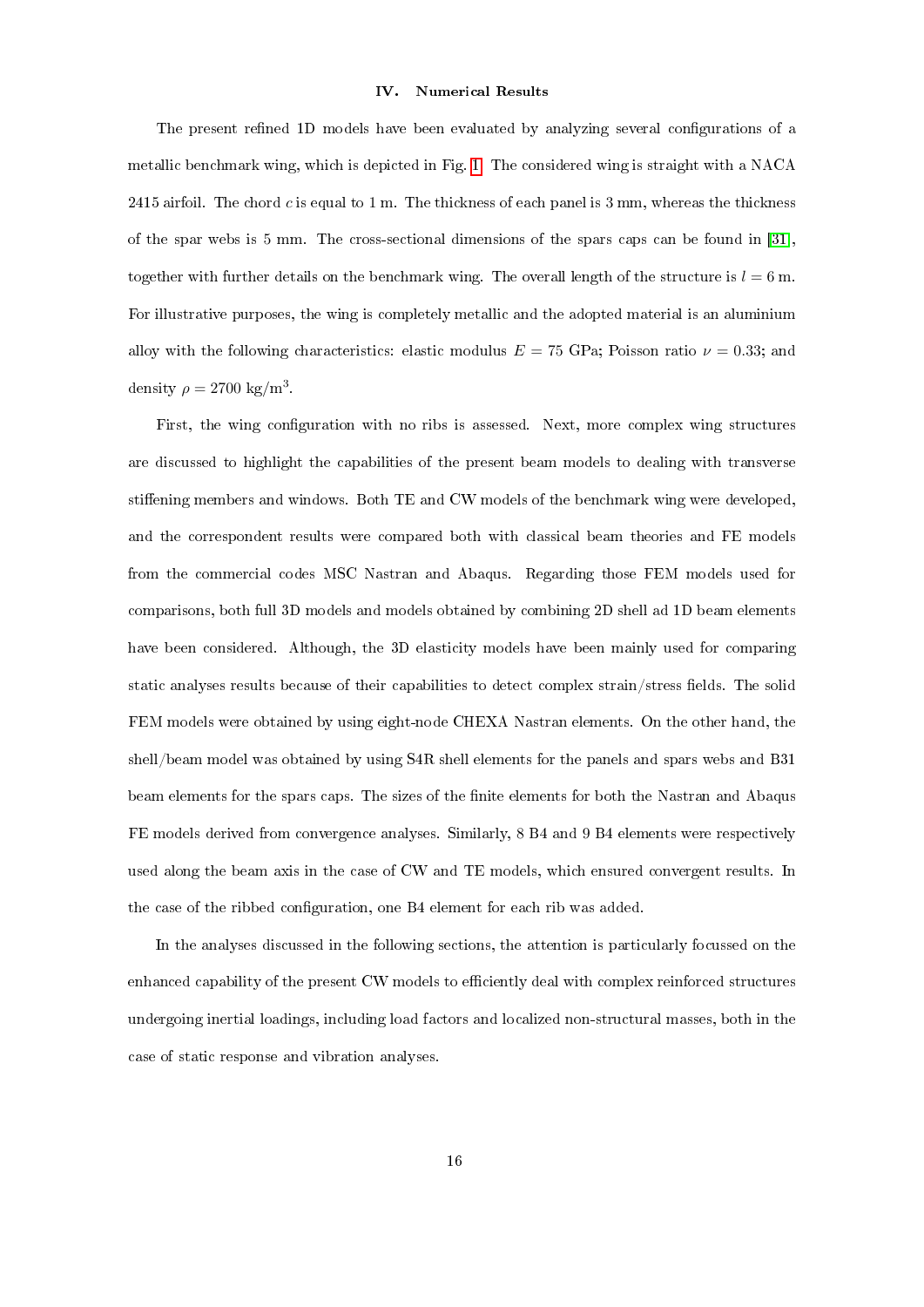| Table I Considered load cases |                        |                                     |                    |                                  |                                     |  |  |  |  |  |
|-------------------------------|------------------------|-------------------------------------|--------------------|----------------------------------|-------------------------------------|--|--|--|--|--|
|                               | Point load, $F_z$      |                                     | Load factor, $n_z$ | Localized inertia                |                                     |  |  |  |  |  |
|                               | Magnitude (N) Position |                                     |                    | Magnitude $(g)$ Magnitude $(kg)$ | Position                            |  |  |  |  |  |
| Load case 1                   | $-3000$                | $\textcircled{4}, y = \frac{2}{3}l$ |                    |                                  |                                     |  |  |  |  |  |
| Load case 2                   |                        |                                     | 1                  |                                  |                                     |  |  |  |  |  |
| Load case 3                   |                        |                                     | 1                  | 300                              | $\textcircled{4}, y = \frac{1}{3}l$ |  |  |  |  |  |
|                               | 15 <sup>5</sup>        |                                     |                    |                                  |                                     |  |  |  |  |  |

Table 1 Considered load cases

Fig. 5 Notable points on the wing cross-section

#### A. Static response analyses

Static analysis of the rib-free configuration of the wings is discussed first. Various load cases are considered, and they are summarized in Table 1. The first load case consists of a point load  $F_z = -3000$  N placed at point  $\textcircled{4}$  (see Fig. 5) at  $y = \frac{2}{3}l$ . For the load case under consideration, columns 3 to 5 of Table 2 quote the vertical displacement  $u<sub>z</sub>$  measured at point  $(2)$  on the crosssection at the free edge, and the stress components  $\sigma_{yy}$  and  $\sigma_{yz}$  respectively at point 3 on the clamped end and at point 5 on the mid-span cross-section. The results from the present higherorder beam formulations based on both TE and LE are shown in Table 2 and compared to the 3D solid model by MSC Nastran. Solutions from classical theories (EBBM and TBM) are also given, and they are retrieved as particular cases of the linear  $(N = 1)$  TE model. Regarding refined TE models, second-  $(N = 2)$  to eighth-order  $(N = 8)$  approximations are quoted in the table. The CW model used for the proposed analysis was built by using a combination of L9 elements on the wing cross-section as outlined in [31]. The number of the degrees of freedom (DOFs) is also given in Table 2 for each model implemented. Figure 6 shows the tip cross-section deformation of the wing by different models for the load case under consideration. Furthermore, Fig. 7 shows the distributions of the shear stress component  $\sigma_{yz}$  by TBM, higher-order TE model, CW, and the MSC Nastran solid solutions. In particular, Fig. 7a shows the trend of the transverse stress through the spanwise direction (y-axis) in correspondence of point  $\circled{0}$  (see Fig. 5). Moreover, the distribution of  $\sigma_{yz}$  along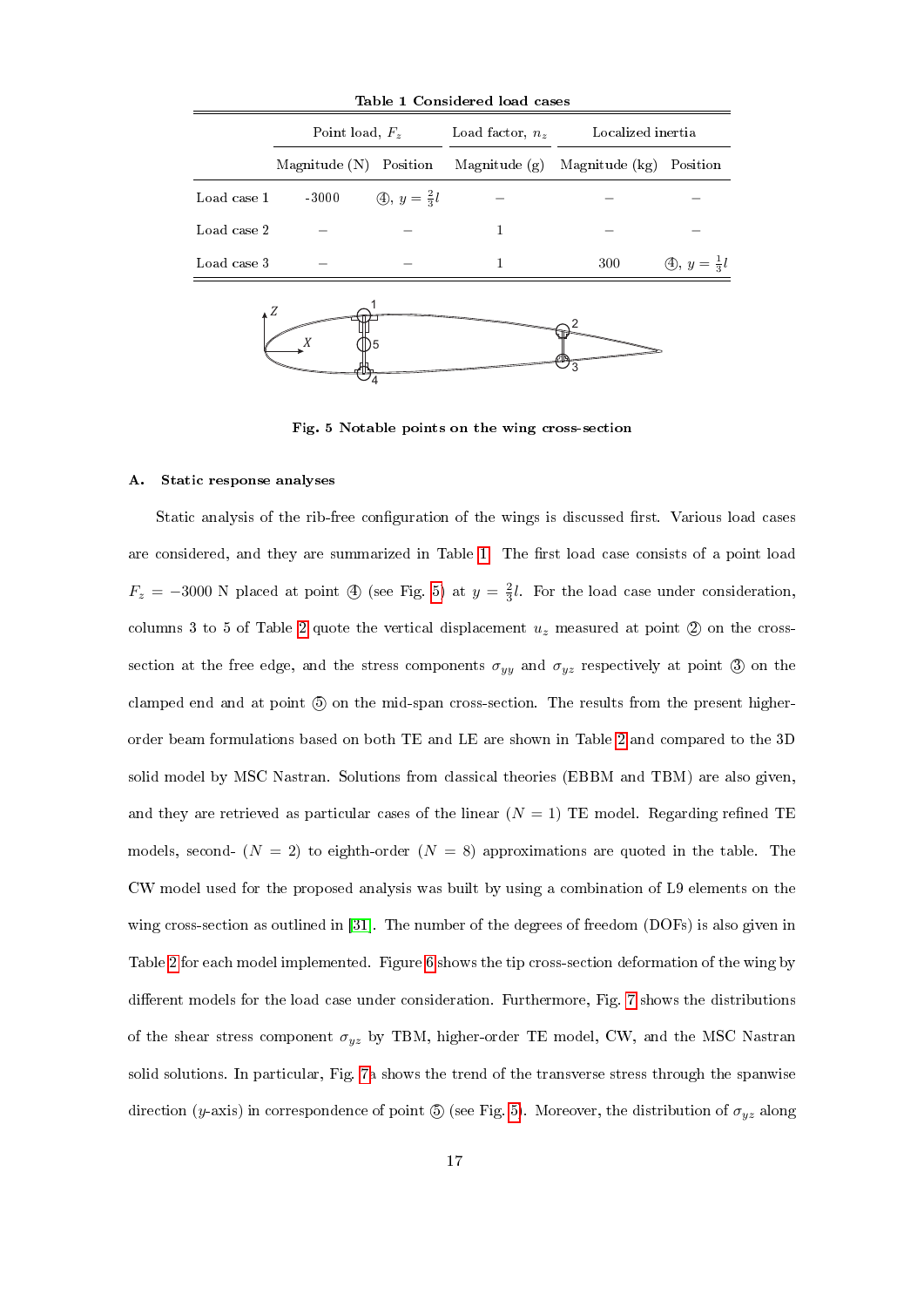| Models      | <b>DOFs</b> |                | Load case 1 |                                                                                                                                                                                                     |                   | Load case 2                     |       | Load case 3 |        |       |
|-------------|-------------|----------------|-------------|-----------------------------------------------------------------------------------------------------------------------------------------------------------------------------------------------------|-------------------|---------------------------------|-------|-------------|--------|-------|
|             |             |                |             | $u_z^a \ (mm)\ \sigma_{yy}^b \ (MPa) \ \sigma_{yz}^c \ (MPa) \quad u_z^a \ (mm) \ \sigma_{yy}^b \ (MPa) \ \sigma_{yz}^c \ (MPa) \quad u_z^a \ (mm) \ \sigma_{yy}^b \ (MPa) \ \sigma_{yz}^c \ (MPa)$ |                   |                                 |       |             |        |       |
|             |             |                |             |                                                                                                                                                                                                     | Classical models  |                                 |       |             |        |       |
| <b>EBBM</b> | 84          | $-57.519$      | $-6.648$    |                                                                                                                                                                                                     | 21.572            | 2.574                           |       | 37.666      | 5.835  |       |
| TBM         | 140         | $-57.563$      | $-6.647$    | $-0.314$                                                                                                                                                                                            | 21.590            | 2.574                           | 0.074 | 37.705      | 5.835  | 0.081 |
|             |             |                |             |                                                                                                                                                                                                     |                   | Higher-order models based on TE |       |             |        |       |
| $N=2$       | 504         | $-55.664$      | $-6.988$    | $-0.339$                                                                                                                                                                                            | 20.982            | 2.916                           | 0.058 | 36.561      | 7.382  | 0.064 |
| $N=4$       | 1260        | $-56.401$      | $-4.705$    | $-2.099$                                                                                                                                                                                            | 21.273            | 2.066                           | 0.525 | 37.176      | 5.571  | 0.551 |
| $N=5$       | 1764        | $-56.553$      | $-5.308$    | $-2.391$                                                                                                                                                                                            | 21.355            | 2.304                           | 0.574 | 37.416      | 6.194  | 0.670 |
| $N=6$       | 2352        | $-56.610$      | $-5.754$    | $-2.470$                                                                                                                                                                                            | 21.386            | 2.524                           | 0.595 | 37.494      | 6.869  | 0.760 |
| $N=7$       | 3024        | $-56.707$      | $-6.881$    | $-2.848$                                                                                                                                                                                            | 21.429            | 2.988                           | 0.726 | 37.592      | 7.994  | 0.898 |
| $N=8$       | 3780        | $-56.731$      | $-6.807$    | $-2.908$                                                                                                                                                                                            | 21.443            | 2.908                           | 0.739 | 37.628      | 7.580  | 0.903 |
|             |             |                |             |                                                                                                                                                                                                     |                   | Higher-order model based on LE  |       |             |        |       |
| CW          | 22200       | $-56.462$      | $-16.999$   | $-3.182$                                                                                                                                                                                            | 21.620            | 7.932                           | 0.638 | 37.272      | 15.360 | 0.317 |
|             |             |                |             |                                                                                                                                                                                                     | MSC Nastran model |                                 |       |             |        |       |
| Solid       |             | 186921 -56.671 | $-14.185$   | $-3.355$                                                                                                                                                                                            | 21.818            | 8.153                           | 0.614 | 37.657      | 15.461 | 0.222 |

Table 2 Selected values of  $u_z$ ,  $\sigma_{yy}$  and  $\sigma_{yz}$  for various load cases; Wing with no ribs

 ${}^a u_z$  at  $(2), y = l; {}^b \sigma_{yy}$  at  $(3), y = 0; {}^c \sigma_{yz}$  at  $(5), y = l/2$ 



Fig. 6 Tip cross-section deformation under load case 1; Wing with no ribs



Fig. 7 Shear stress trends under load case 1; Wing with no ribs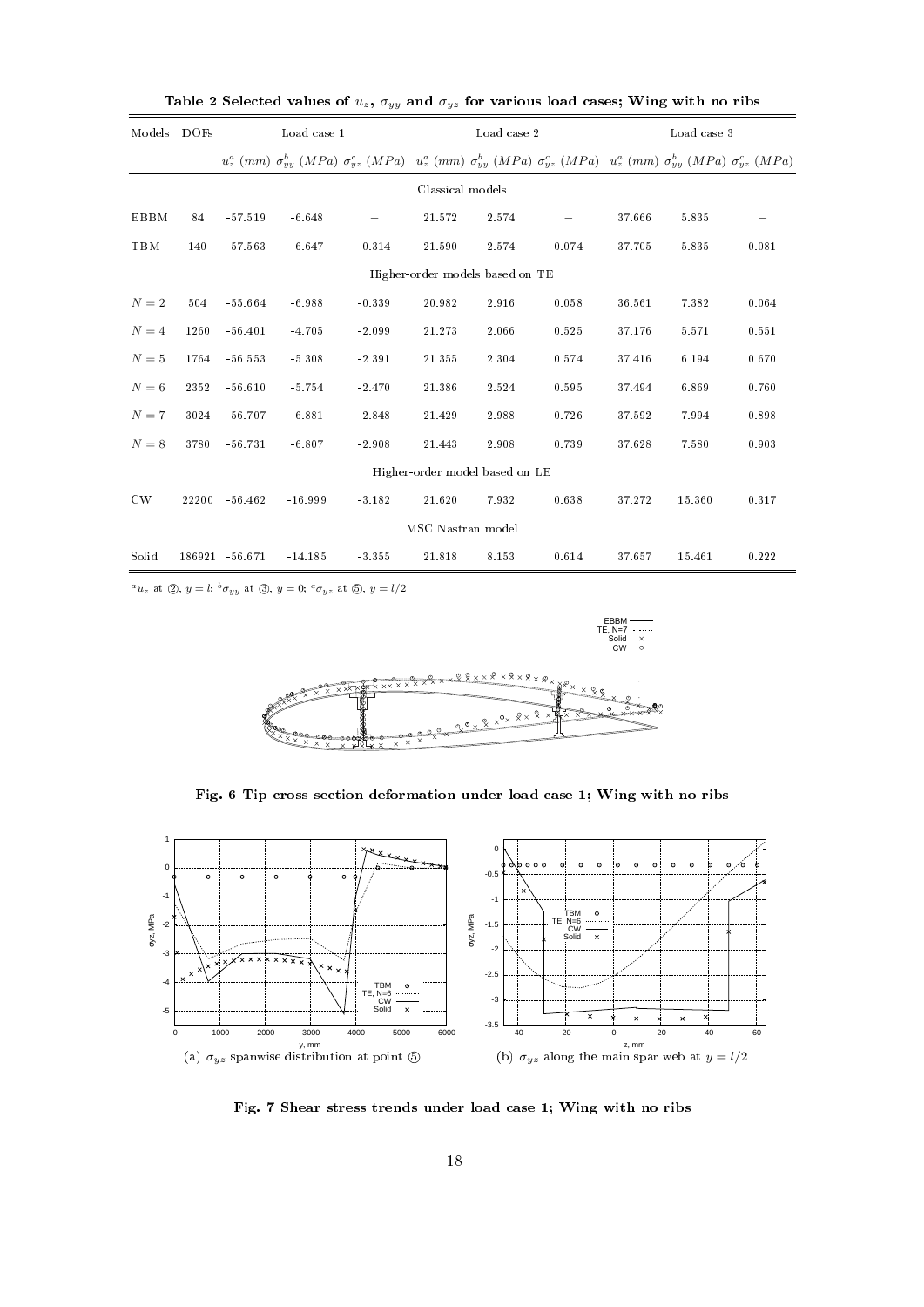

Fig. 8 Spanwise axial stress trends under load case 1; Wing with no ribs

the main spar at the mid-span cross-section is depicted in Fig. 7b. Finally, Figure 8 shows the spanwise distribution of the axial stress component  $\sigma_{yy}$  measured at the four spar caps.

In a second load case (see Table 1) the wing underwent an uniform load factor directed to the positive direction of the z-axis. The magnitude of the acceleration field was equal to 1  $g$ , with  $g$ being the gravity acceleration. Results in terms of displacements and stress components, which are measured at the same points as in the previous load case, are given in columns 6 to 8 in Table 2. Figure 9 shows the deformation of the tip cross-section by EBBM, the seventh-order  $(N = 7)$  TE model, the CW model and the MSC Nastran 3D model. It is clear that, even for load case 2, the wing with no rib is still subjected to differential bending deformation.

To further underline the 3D capabilities of the present beam formulation, a non-structural mass was applied at point  $\circled{5}$  at  $y = \frac{1}{3}l$  for load case 3 (see Table 1). The weight of the mass was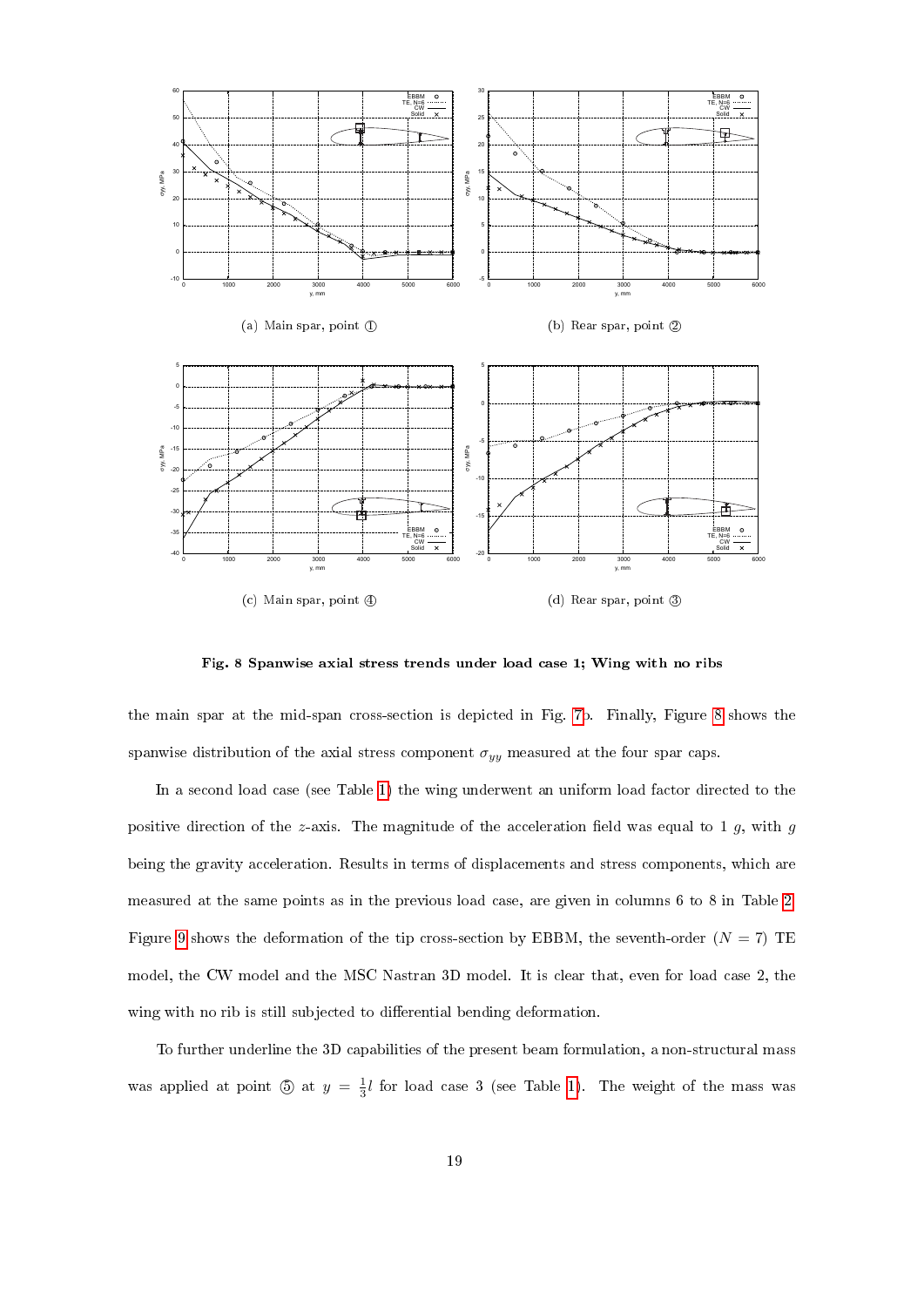

Fig. 9 Tip cross-section deformation under load case 2; Wing with no ribs



Fig. 10 Spanwise distribution of the transverse shear stress,  $\sigma_{yz}$ , at point  $\circledD$  under load case 3; Wing with no ribs

equal to 300 kg and the same load factor as in load case 2 was enforced. A comparison in terms of displacement and stress components between CW, TE-based and MSC Nastran models is shown in the last columns of Table 2. Finally, Fig. 10 displays the distribution of  $\sigma_{yz}$  along the  $y - axis$ for the wing with localized inertia subjected to the unitary load factor. The results of the static analyses of the wing without the ribs underline that

1. Lower- and higher-order models based on TE as well as classical beam models can be locally accurate in terms of displacement and axial stress components (e.g., in the close proximity of the top cap of the main spar). However, those models are not able to correctly describe the overall static response of the wing structure, especially if non-symmetrical loadings are applied and cross-sectional strains/stresses are involved. It is, in fact, clear that, even in the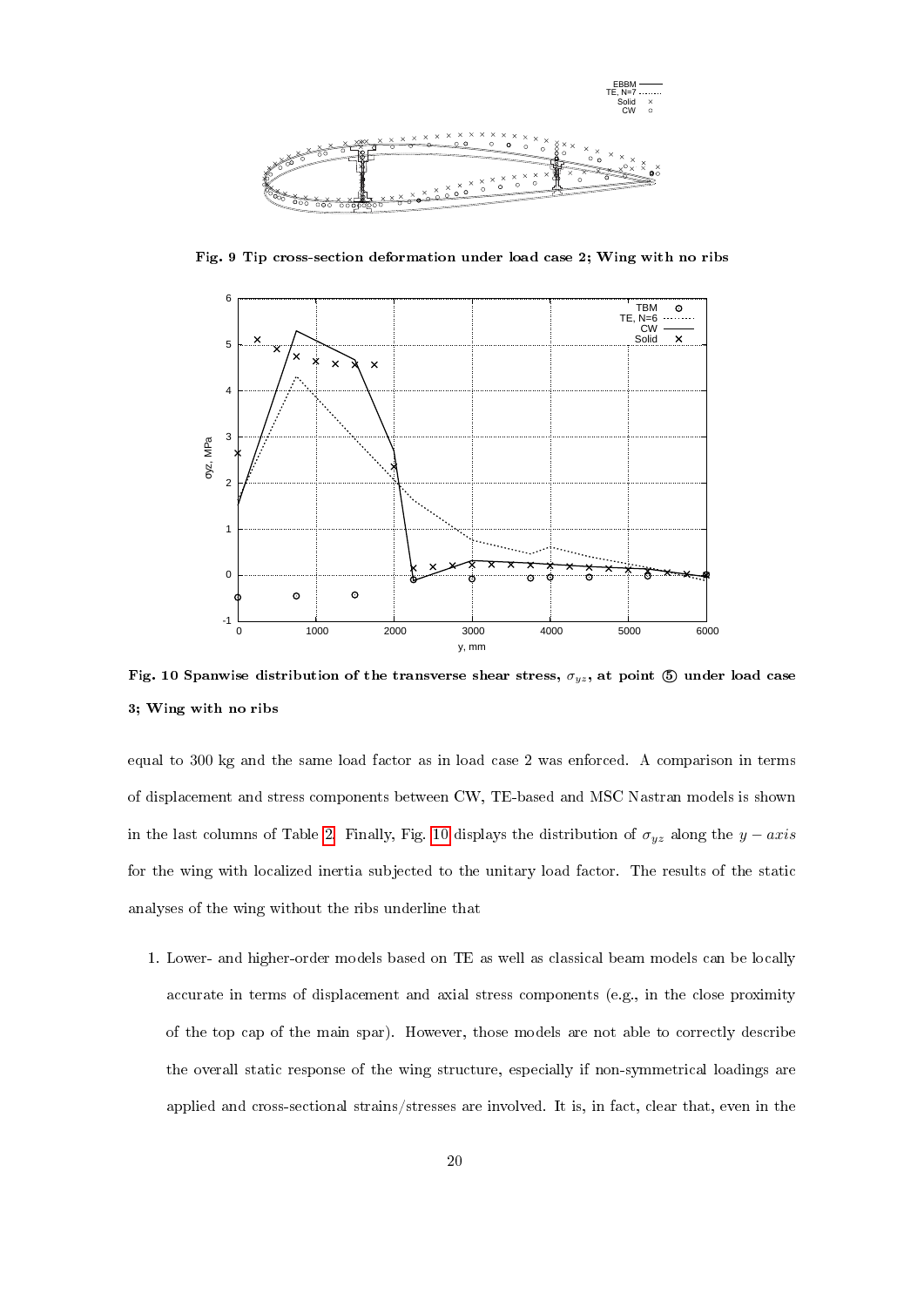simple case of axial stress analysis, TE-based CUF models produce some errors that increase close to the clamped section.

- 2. TE-based models, including EBBM and TBM, are inadequate for detecting transverse shear stress components in spar webs; in particular, TBM underestimates shear because it is not able to foresee torsion and differential bending. In the case of refined TE models the accuracy is slightly increased in terms of shear stresses as the theory order N increases.
- 3. According to the 3D reference solution, the CW model is perfectly able to foresee the mechanical behaviour of the wing both in terms of displacements and stress field, even if severe differential bending due to non-symmetrical loads (e.g. localized inertia) is involved.
- 4. The computational efforts demanded by the 1D CW model are significantly lower than those required by the solid Nastran model.

# 1. Effect of ribs and windows on the static response analysis

Effects due to ribs on the predictive capabilities of the proposed 1D methods for static analysis under inertial loads were also examined. Three ribs with thickness of 6 mm each were, therefore, applied to sections  $y = 2$  m, 4 m, and 6 m. Additional details about the modelling of the three-bay wing structure, and in particular the CW modelling of the rib, can be found in [31]. In the proposed analyses, the three-bay wing underwent an uniform load factor,  $n_z = 1$  g, directed to the positive verse of z-axis (i.e. load case 2 in Table 1). The results are shown in columns 2 to 5 of Table 3. Both displacement and stress components are given along with the number of DOFs for each model implemented. The measurement points were the same as in the previous analyses. The spanwise distributions of the axial stress components at the spar caps of the three-bay wing are depicted in Fig. 11. On the other hand, Fig. 12 shows the tip cross-section deformation for the case under consideration. The following comments stem from the analysis of the three-bay benchmark wing:

1. Due to ribs, the wing is more rigid within the cross-sectional plane. As a consequence, higherorder effects play a marginal role in this particular wing configuration. For this reason, even classical beam models can be effective in detecting the structure deformation.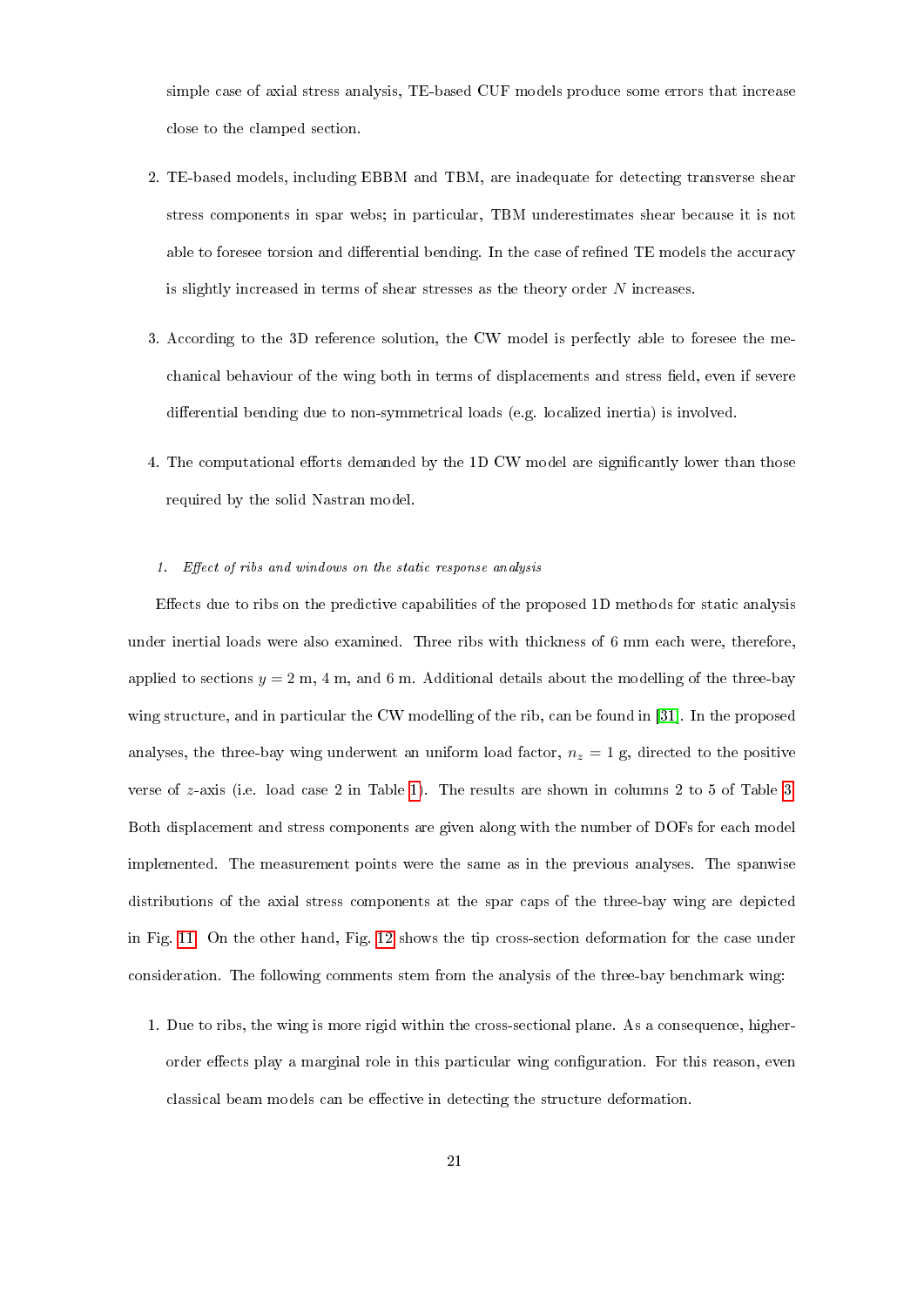| Models      |        | Three-bay wing |                                                                                                                             | Three-bay wing with opening |        |       |         |        |
|-------------|--------|----------------|-----------------------------------------------------------------------------------------------------------------------------|-----------------------------|--------|-------|---------|--------|
|             |        |                | $u_z^a$ (mm) $\sigma_{yy}^b$ (MPa) $\sigma_{yz}^c$ (MPa) DOFs $u_z^a$ (mm) $\sigma_{yy}^b$ (MPa) $\sigma_{yz}^c$ (MPa) DOFs |                             |        |       |         |        |
|             |        |                |                                                                                                                             | Classical models            |        |       |         |        |
| <b>EBBM</b> | 22.443 | 2.677          |                                                                                                                             | 84                          | 22.897 | 2.532 |         | 84     |
| TBM         | 22.440 | 2.674          | 0.114                                                                                                                       | 140                         | 22.898 | 2.551 | 0.128   | 140    |
|             |        |                | Higher-order models based on TE                                                                                             |                             |        |       |         |        |
| $N=2$       | 21.502 | 3.027          | 0.087                                                                                                                       | 504                         | 22.004 | 2.880 | 0.062   | 504    |
| $N=4$       | 21.838 | 2.414          | 0.948                                                                                                                       | 1260                        | 22.419 | 2.275 | 1.058   | 1260   |
| $N=5$       | 21.925 | $2.591\,$      | 1.113                                                                                                                       | 1764                        | 22.551 | 2.449 | 1 3 4 8 | 1764   |
| $N=6$       | 21.964 | 2.887          | 1.020                                                                                                                       | 2352                        | 22.640 | 2.733 | 1.337   | 2352   |
| $N=7$       | 22.007 | 3.135          | 0.986                                                                                                                       | 3024                        | 22.736 | 3.020 | 1.297   | 3024   |
| $N=8$       | 22.026 | $3.121\,$      | 0.994                                                                                                                       | 3780                        | 22.797 | 3.011 | 1.371   | 3780   |
|             |        |                | Higher-order model based on LE                                                                                              |                             |        |       |         |        |
| CW          | 22.214 | 7873           | 0.779                                                                                                                       | 24864                       | 23.024 | 7658  | 1.100   | 24165  |
|             |        |                |                                                                                                                             | MSC Nastran model           |        |       |         |        |
| Solid       | 22.456 | 7.958          | 0.726                                                                                                                       | 171321                      | 23.288 | 6.312 | 1.033   | 129183 |

Table 3 Selected values of  $u_z$ ,  $\sigma_{yy}$  and  $\sigma_{yz}$ ; Three-bay wing, both without and with underside window, subjected to load case 2

 ${}^a u_z$  at  $\circled{2}$ ,  $y = l$ ;  ${}^b \sigma_{yy}$  at  $\circled{3}$ ,  $y = 0$ ;  ${}^c \sigma_{yz}$  at  $\circled{5}$ ,  $y = l/2$ 

- 2. Stress analysis still requires refined models, although. If compared to the solid model, maximum relative errors close to 70 % for axial stress are still produced by EBBM and TE analyses. However, results in terms of stress components are slightly improved with respect to the analysis of the rib-free configuration.
- 3. CW models are very effective and efficient, even in the case of wing structures with ribs.

Interesting guidelines for the development of advanced beam models including inertial effects can be extrapolated from the analysis of the ribbed three-bay wing box with an underside window in the mid-bay, which is discussed hereinafter. The cross-section of the mid-bay is shown Fig. 13 in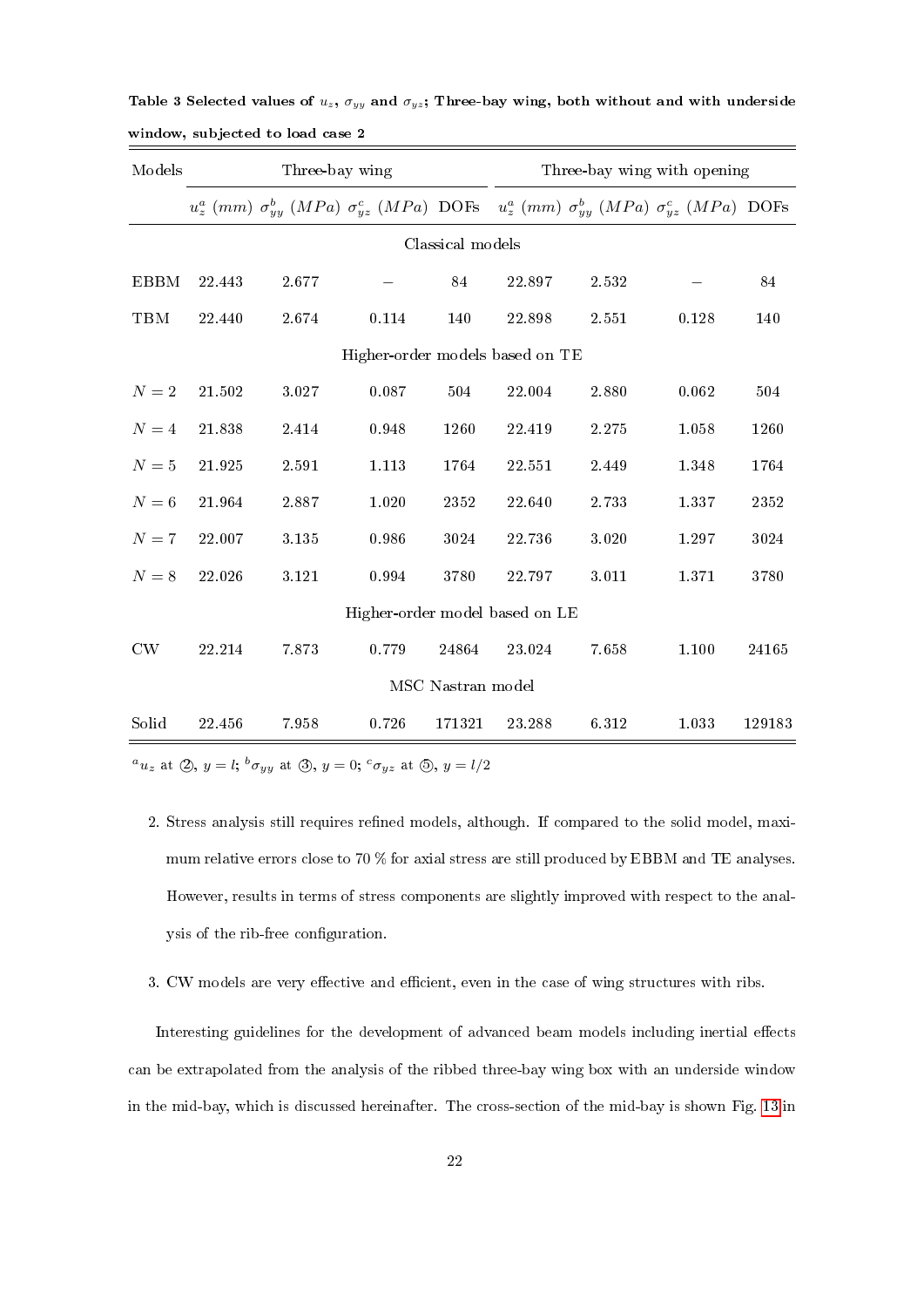

Fig. 11 Spanwise axial stress trends under load case 2; Three-bay wing with ribs



Fig. 12 Tip cross-section deformation under load case 2; Three-bay wing with ribs

order to better highlight the considered geometry. The structure underwent load case 2 as detailed in Table 1. Results in terms of displacements and stress components are reported in the last columns of Table 3. Figure 14 shows the distribution of the axial stress  $\sigma_{yy}$  along the four stringers evaluated according to different models. Finally, for the same load case, Fig. 15 summarizes the comparison of the results in terms of shear stress  $\sigma_{yz}$  between the CW and the Nastran 3D models. In particular, the figure shows the spanwise distribution of the shear stress at the centre of the main spar web for the wing without ribs, the ribbed wing and the ribbed wing with the underside opening at the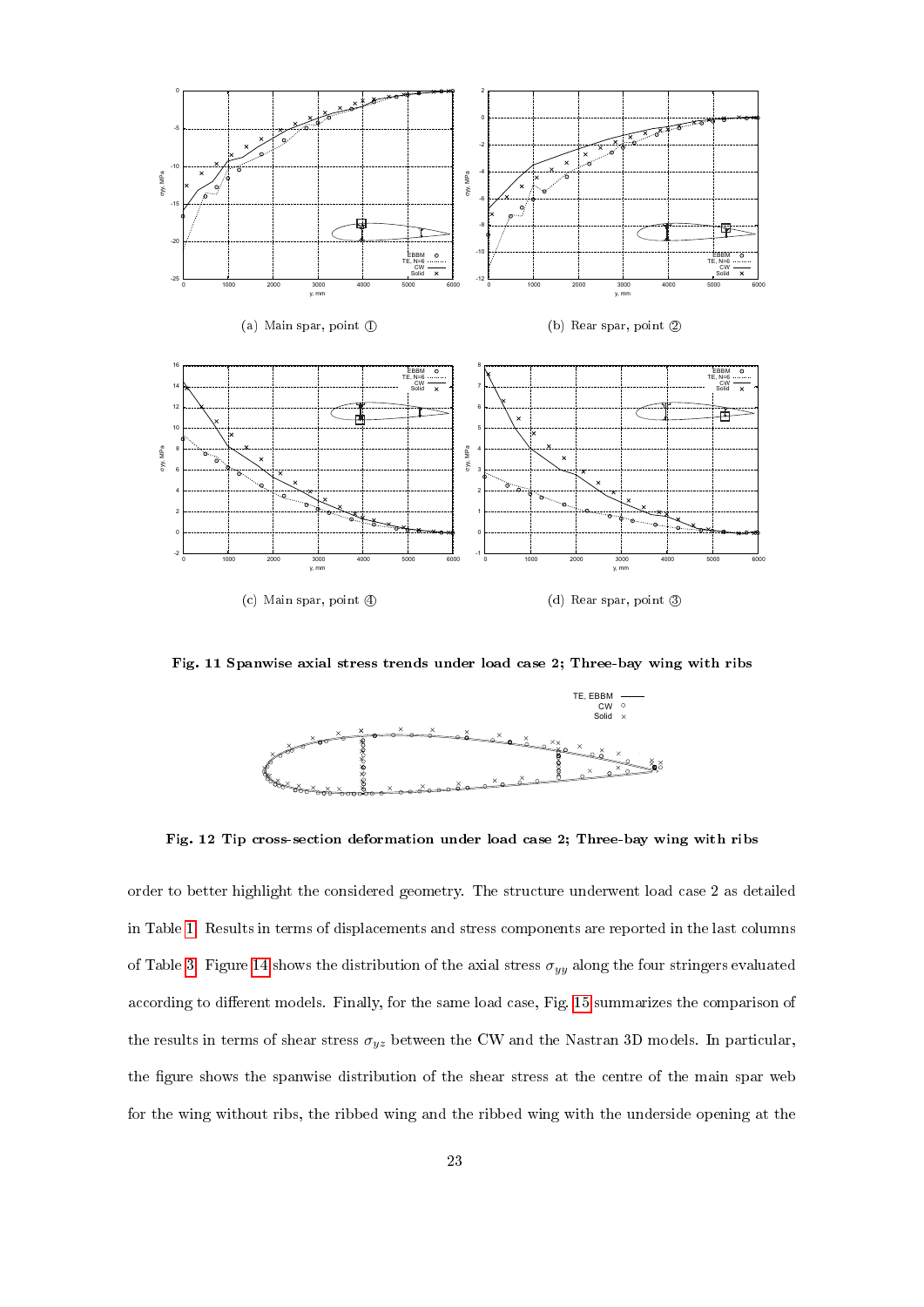

mid-bay. Some further remarks can be made:

window subjected to load case 2

0 1000 2000 3000 4000 5000 6000

y, mm

(c) Main spar, point 4

-2 아

1. The window results in concentrations of axial stress in the lower spars caps that are close to the middle bay. This phenomenon is correctly predicted by both CW and Nastran solid model.

-1 0 H

Fig. 14 Distribution of axial stress  $\sigma_{yy}$  along the stringers; Three-bay wing with underside

0 1000 2000 3000 4000 5000 6000

y, mm

(d) Rear spar, point 3

2. The shear stress in the spar webs increase as a consequence of the window. Even in this case, the 1D CW model is the best compromise between accuracy and computational efficiency.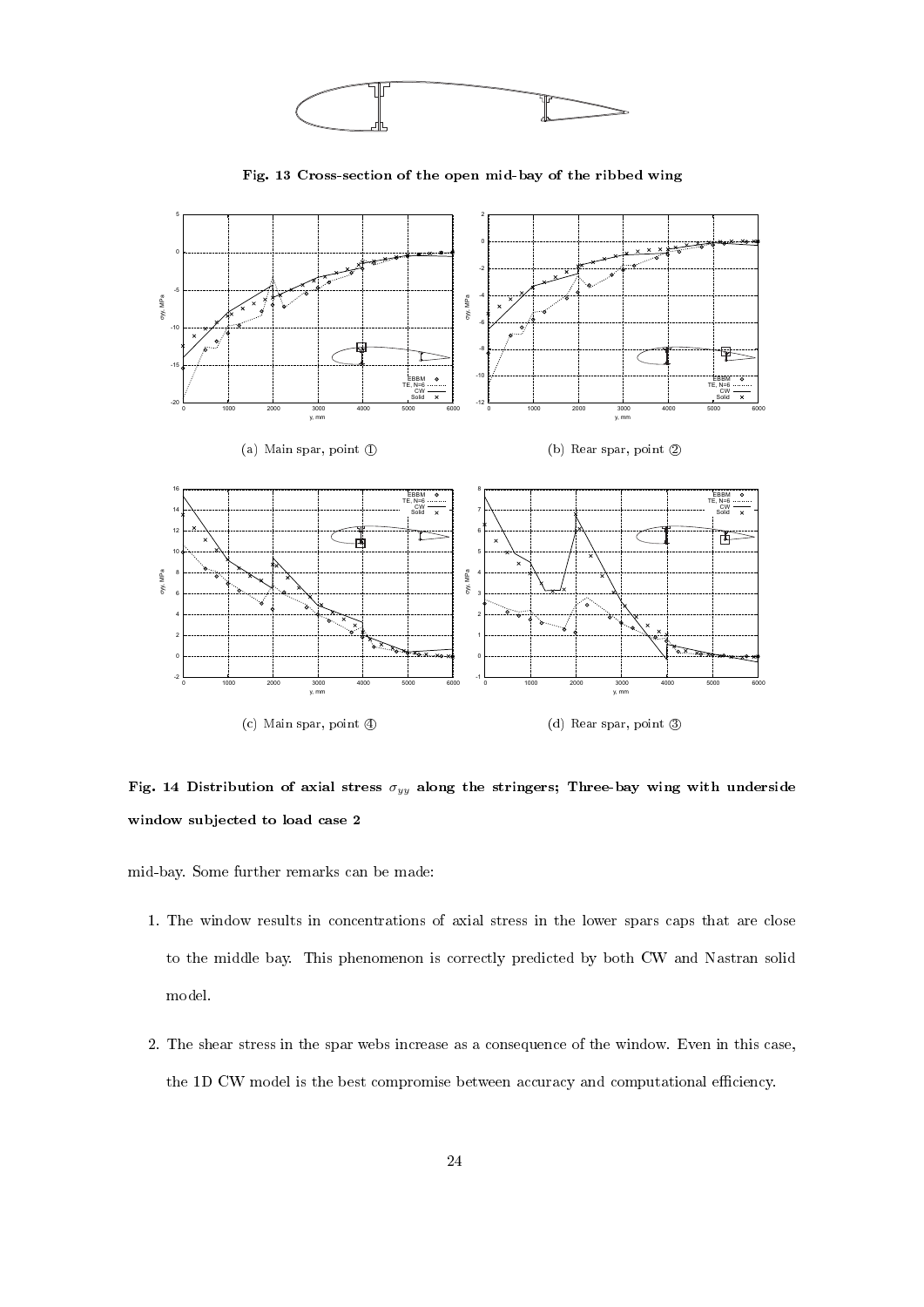

Fig. 15 Comparison of the shear stress  $\sigma_{uz}$  at point (5) along the spanwise direction; Various configuration of the benchmark wing undergoing load case 2

3. Classical and TE (even higher-order) models are not recommended for the static analysis of wing structures, especially if windows are present or accurate stress analyses are required.

# B. Free vibration analyses

The free vibration characteristics of the metallic benchmark wing are discussed in this section. The configuration with no ribs is addressed first. Table 4 shows the first eight natural frequencies of the wing both without and with a non-structural mass applied. The weight of the non-structural mass was equal to 300 kg and it was applied as in load case 3 (see Table 1). In Table 4, the results by the classical beam models (EBBM and TBM) are given in columns 2 and 3. The natural frequencies according to the the second-  $(N = 2)$ , fourth-  $(N = 4)$ , sixth-  $(N = 6)$  and eighth-order  $(N=8)$ refined TE beam models are given in columns 4 to 7. The results of the CW model are quoted in column 8. In the last column of Table 4, the MSC Nastran solid solution is given for comparison purposes. The number of DOFs is also given in the table for comparing the computational demand for each model. As it is clear, bending, torsional, coupled bending-torsional, and *shell-like* modes were detected in the proposed analysis. A shell-like mode is a modal shape that involves crosssection deformation. The term "shell" is used because this kind of mode is usually foreseen by 2D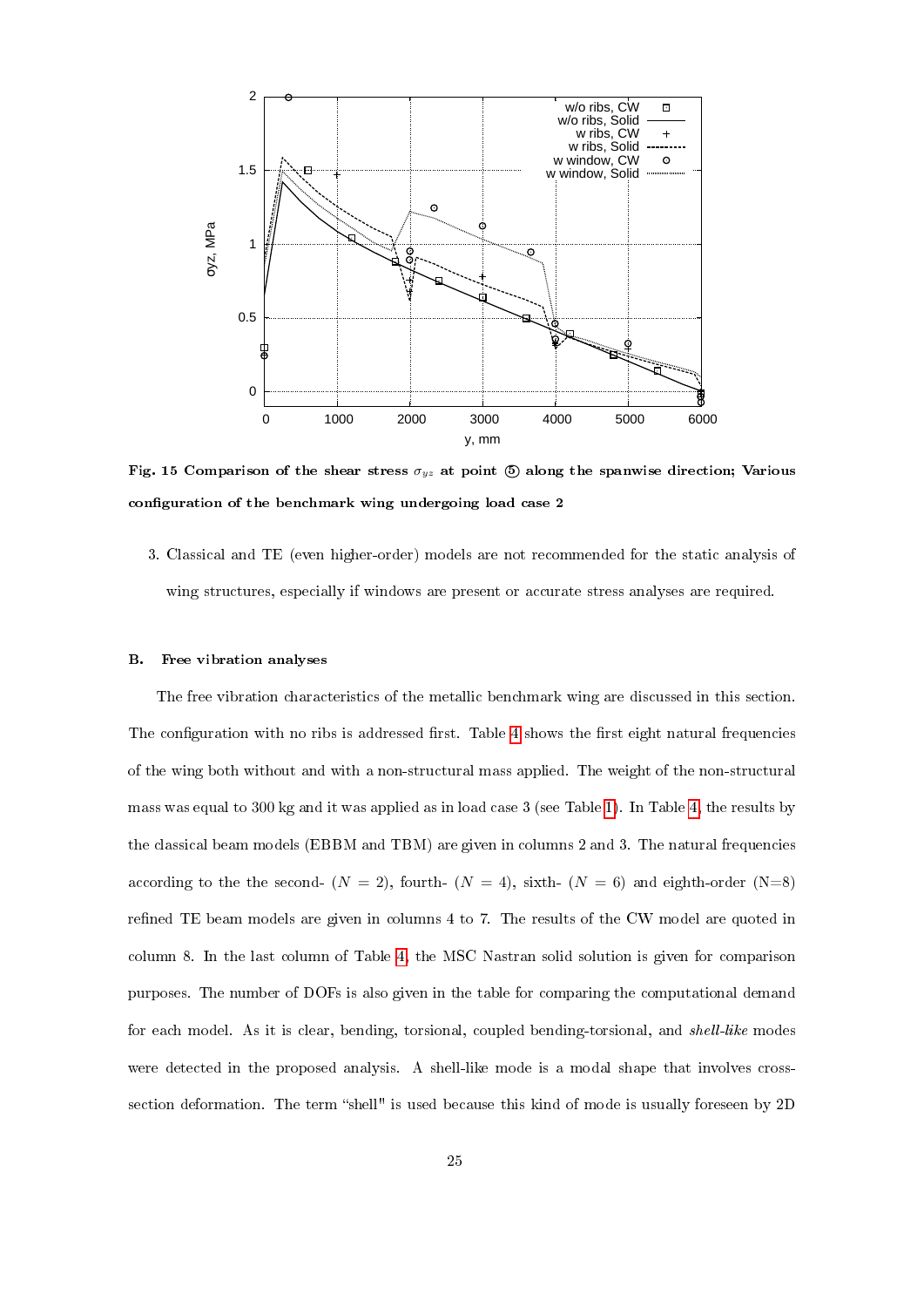| Mode                                                                                                                                                                                                                                                                                                                                                                                                                                                                                                                  | Natural Frequencies (Hz)                 |               |       |                                           |       |       |                        |        |  |  |
|-----------------------------------------------------------------------------------------------------------------------------------------------------------------------------------------------------------------------------------------------------------------------------------------------------------------------------------------------------------------------------------------------------------------------------------------------------------------------------------------------------------------------|------------------------------------------|---------------|-------|-------------------------------------------|-------|-------|------------------------|--------|--|--|
|                                                                                                                                                                                                                                                                                                                                                                                                                                                                                                                       | Classical and refined models based on TE |               |       |                                           |       |       | LE model Nastran model |        |  |  |
|                                                                                                                                                                                                                                                                                                                                                                                                                                                                                                                       | EBBM TMB $N=2$ $N=4$ $N=6$ $N=8$         |               |       |                                           |       |       | CW                     | Solid  |  |  |
| $Bending^a$                                                                                                                                                                                                                                                                                                                                                                                                                                                                                                           | 4.22                                     | 4.22          | 4.29  | 4.26                                      | 4.25  | 4.24  | 4.23                   | 4.21   |  |  |
| $Bending^b$                                                                                                                                                                                                                                                                                                                                                                                                                                                                                                           | 22.08                                    | 21.81         | 21.94 | 21.85                                     | 21.80 | 21.75 | 21.75                  | 21.68  |  |  |
| $Bending^a$                                                                                                                                                                                                                                                                                                                                                                                                                                                                                                           | 26.46                                    | 26.37         | 26.69 | $26.19\,$                                 | 26.05 | 25.92 | 25.14                  | 24.77  |  |  |
| $Torsional% \[ \includegraphics[width=1\textwidth]{figures/2.png} \caption{The first two different values of the number of~\acp{+}l~(dashed) and the number of~\acp{+}l~(ebold) is the number of~\acp{+}l~(fbold) and the number of~\acp{+}l~(gbold) is the number of~\acp{+}l~(gbold) and the number of~\acp{+}l~(hbold) is the number of~\acp{+}l~(gbold) and the number of~\acp{+}l~(hbold) is the number of~\acp{+}l~(hbold) and the number of~\acp{+}l~(hbold) is the number of~\acp{+}l~(hbold) and the number$ |                                          | $\frac{1}{2}$ | 50.34 | 47.73                                     | 43.59 | 42.43 | 31.13                  | 29.17  |  |  |
| $Bending^a$                                                                                                                                                                                                                                                                                                                                                                                                                                                                                                           | 73.97                                    | 73.42         | 74.08 | 71.30                                     | 70.56 | 69.55 | 59.25                  | 56.11  |  |  |
| $Bending^a$                                                                                                                                                                                                                                                                                                                                                                                                                                                                                                           |                                          |               |       | 134.58 124.62 143.34 134.23 131.64 126.76 |       |       | 66.65                  | 62.41  |  |  |
| $Shell-like$                                                                                                                                                                                                                                                                                                                                                                                                                                                                                                          |                                          |               |       |                                           |       |       | 74.22                  | 68.77  |  |  |
| $Shell - like$                                                                                                                                                                                                                                                                                                                                                                                                                                                                                                        | $\ddot{\phantom{a}}$                     |               |       |                                           |       |       | 88.93                  | 73.85  |  |  |
|                                                                                                                                                                                                                                                                                                                                                                                                                                                                                                                       | Frequencies with non-structural mass     |               |       |                                           |       |       |                        |        |  |  |
|                                                                                                                                                                                                                                                                                                                                                                                                                                                                                                                       | Classical and refined models based on TE |               |       |                                           |       |       | LE model Nastran model |        |  |  |
|                                                                                                                                                                                                                                                                                                                                                                                                                                                                                                                       | <b>EBBT</b>                              |               |       | TMB $N = 2$ $N = 4$ $N = 6$ $N = 8$       |       |       | $\mathrm{CW}$          | Solid  |  |  |
| $Bending^a$                                                                                                                                                                                                                                                                                                                                                                                                                                                                                                           | 3.82                                     | 3.81          | 3.88  | 3.84                                      | 3.83  | 3.82  | 3.82                   | 3.80   |  |  |
| $Bending^a$                                                                                                                                                                                                                                                                                                                                                                                                                                                                                                           | 14.17                                    | 14.10         | 13.37 | 12.87                                     | 12.50 | 12.06 | 13.34                  | 13.16  |  |  |
| $Bending^b$                                                                                                                                                                                                                                                                                                                                                                                                                                                                                                           | $19\ldotp85$                             | 19.48         | 19.60 | 19.46                                     | 19.38 | 19.21 | 19.31                  | 19.19  |  |  |
| $Torsional% \[ \includegraphics[width=1\textwidth]{figures/2.png} \caption{The first two different values of the number of~\acp{+}l~(dashed) and the number of~\acp{+}l~(ebold) is the number of~\acp{+}l~(fbold) and the number of~\acp{+}l~(gbold) is the number of~\acp{+}l~(gbold) and the number of~\acp{+}l~(hbold) is the number of~\acp{+}l~(gbold) and the number of~\acp{+}l~(hbold) is the number of~\acp{+}l~(hbold) and the number of~\acp{+}l~(hbold) is the number of~\acp{+}l~(hbold) and the number$ |                                          | ä,            | 42.61 | 40.78                                     | 38.41 | 37.34 | 28.79                  | 27.02  |  |  |
| Coupled                                                                                                                                                                                                                                                                                                                                                                                                                                                                                                               | ÷                                        | ÷,            | 57.74 | $55.12\,$                                 | 52.39 | 44.38 | 45.10                  | 43.14  |  |  |
| $Shell - like$                                                                                                                                                                                                                                                                                                                                                                                                                                                                                                        |                                          |               |       |                                           |       |       | 51.92                  | 48.96  |  |  |
| $Shell - like$                                                                                                                                                                                                                                                                                                                                                                                                                                                                                                        |                                          |               |       |                                           |       |       | 59.35                  | 56.65  |  |  |
| $Shell - like$                                                                                                                                                                                                                                                                                                                                                                                                                                                                                                        |                                          |               |       |                                           |       |       | 78.20                  | 71.45  |  |  |
| <b>DOFs</b>                                                                                                                                                                                                                                                                                                                                                                                                                                                                                                           | 84                                       | 140           | 504   | 1260                                      | 2352  | 3780  | 22200                  | 186921 |  |  |

Table 4 First 8 natural frequencies (Hz)

a: bending within yz-plane; b: bending within xy-plane

plate/shell models. In Fig. 16 the Modal Assurance Criterion (MAC) matrix between the CW and the solid model is shown to further underline the good accuracy of the proposed methodology. MAC is, in fact, defined as a scalar representing the degree of consistency between two distinct modal vectors (see Ref.[37]) as follows:

$$
\text{MAC}_{ij} = \frac{|\{\phi_{A_i}\}^T \{\phi_{B_j}\}|^2}{\{\phi_{A_i}\}^T \{\phi_{A_i}\}\{\phi_{B_j}\}\{\phi_{B_j}\}^T}
$$
(24)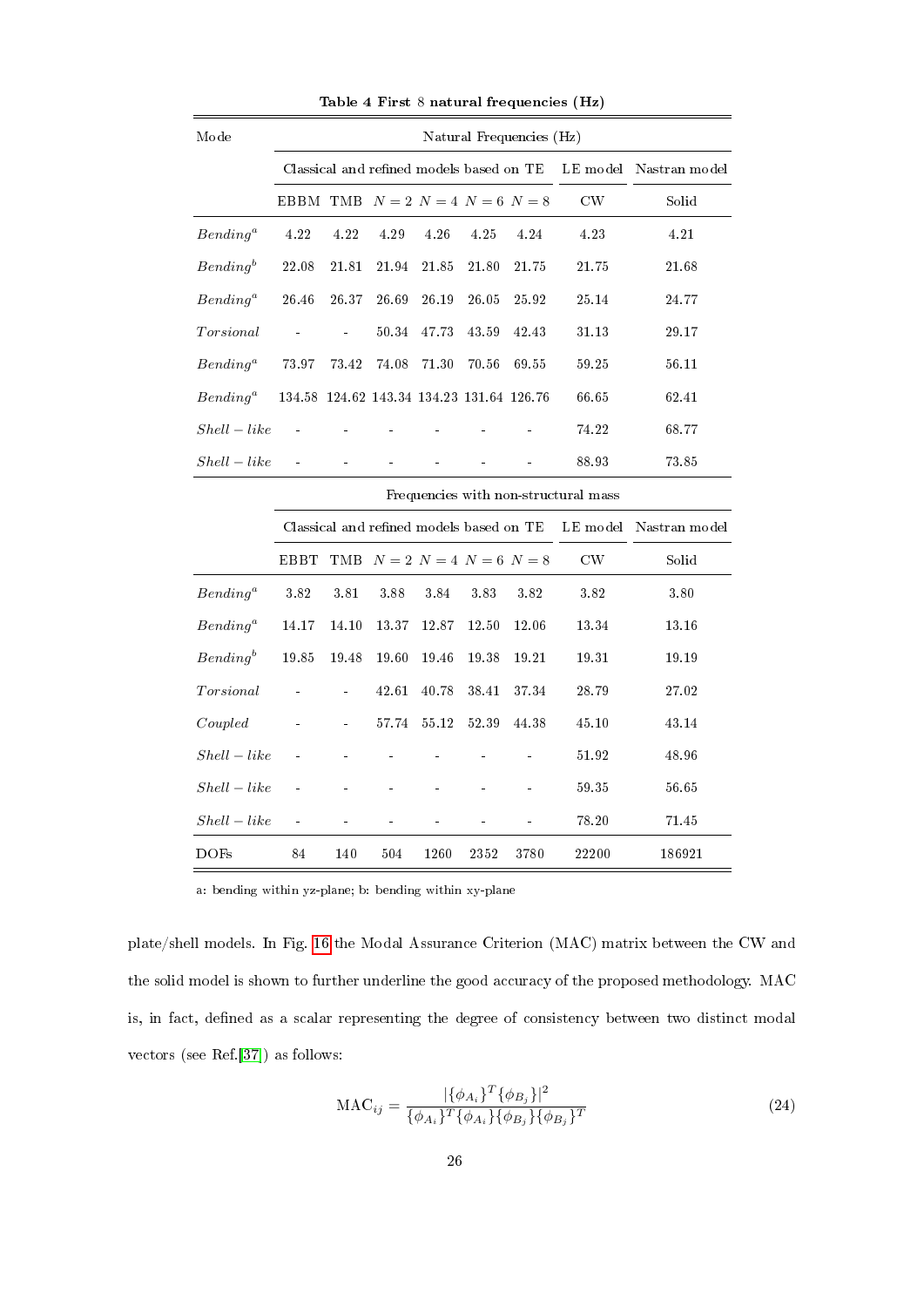

Fig. 16 MAC values between CW and MSC Nastran solid models for wing with no ribs

where  $\{\phi_{A_i}\}$  is the  $i^{th}$  eigenvector of model A, whereas  $\{\phi_{B_j}\}$  is the  $j^{th}$  eigenvector of model B. The modal assurance criterion takes on values from zero (representing no consistent correspondence), to one (representing a consistent correspondence). Both the case with and without localized inertia is shown in Fig. 16. Finally, some selected modal shapes of the CW model compared with the MSC Nastran solution are shown in Fig. 17. The free vibration analyses of the rib-free configuration highlight that

- 1. Classical, higher-order TE and CW models are able to detect the first bending modes.
- 2. Because of differential bending phenomena, which are further magnified by the non-structural mass, higher bending frequencies are not correctly represented by classical and refined TE beam models; CW or 3D elasticity models are needed instead.
- 3. At least a second-order  $(N = 2)$  TE model is needed to detect torsional modes. However, very high order of expansion are necessary in the case of TE to correctly catch the related natural frequencies.
- 4. TE models are not able to detect shell-like frequencies. Those modes are instead correctly identified by the CW models, which are in good agreement with the Nastran models.
- 5. CW model replicates the solution obtained by MSC Nastran both in terms of frequencies and modal shapes. The mean error between the two models calculated according to the first eight frequencies, in fact, is about 6%; it decrease to 4% in case of non-structural mass. Moreover,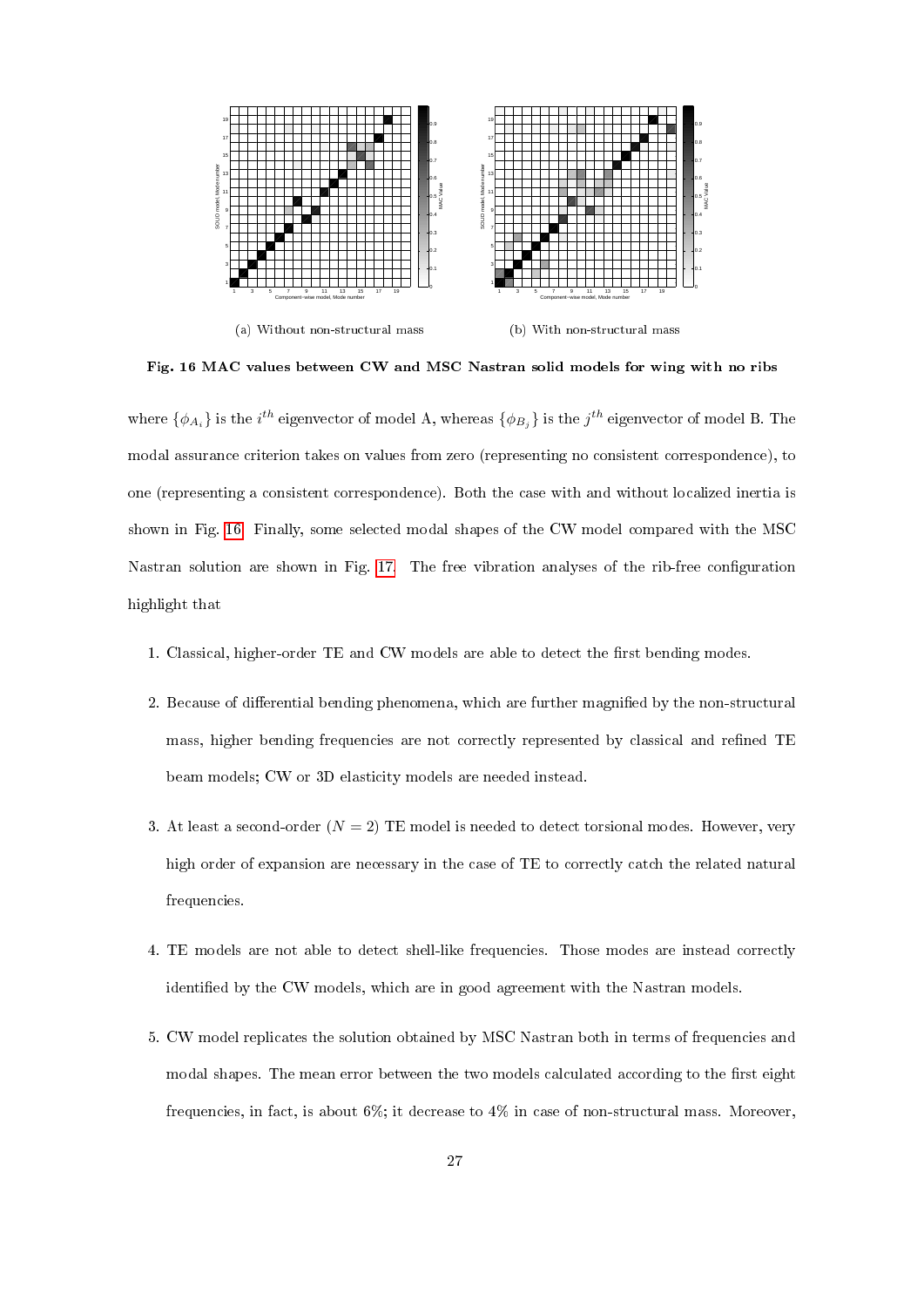





(c) Mode 7 with non-structural mass, CW model (59.35 Hz)

(d) Mode 7 with non-structural mass, Solid model (56.65 Hz)

# Fig. 17 Selected modal shapes for wing with no ribs

according to the MAC analyses, the first 19 modes are correctly described by the CW model, even though those modes not always occupy the same positions in the eigenvectors matrix with respect to the solid model. For example, modes  $9$  to 13 are slightly different between CW and Nastran model if a non-structural mass is applied because coupling phenomena occur.

# 1. Free vibrations of the three-bay configuration

The effects of the ribs on the free vibrations of the considered wing structure are further investigated, and the efficiency of the proposed 1D models verified. Table 5 shows the first eight natural frequencies from the various models examined. The frequencies of the wing with non-structural mass as in the previous analysis are also given in Table 5. In the study case with no localized inertia, the results by a Shell/Beam Abaqus model are also presented together with the results from the other models discussed so far. The correspondence between the modal shapes obtained by the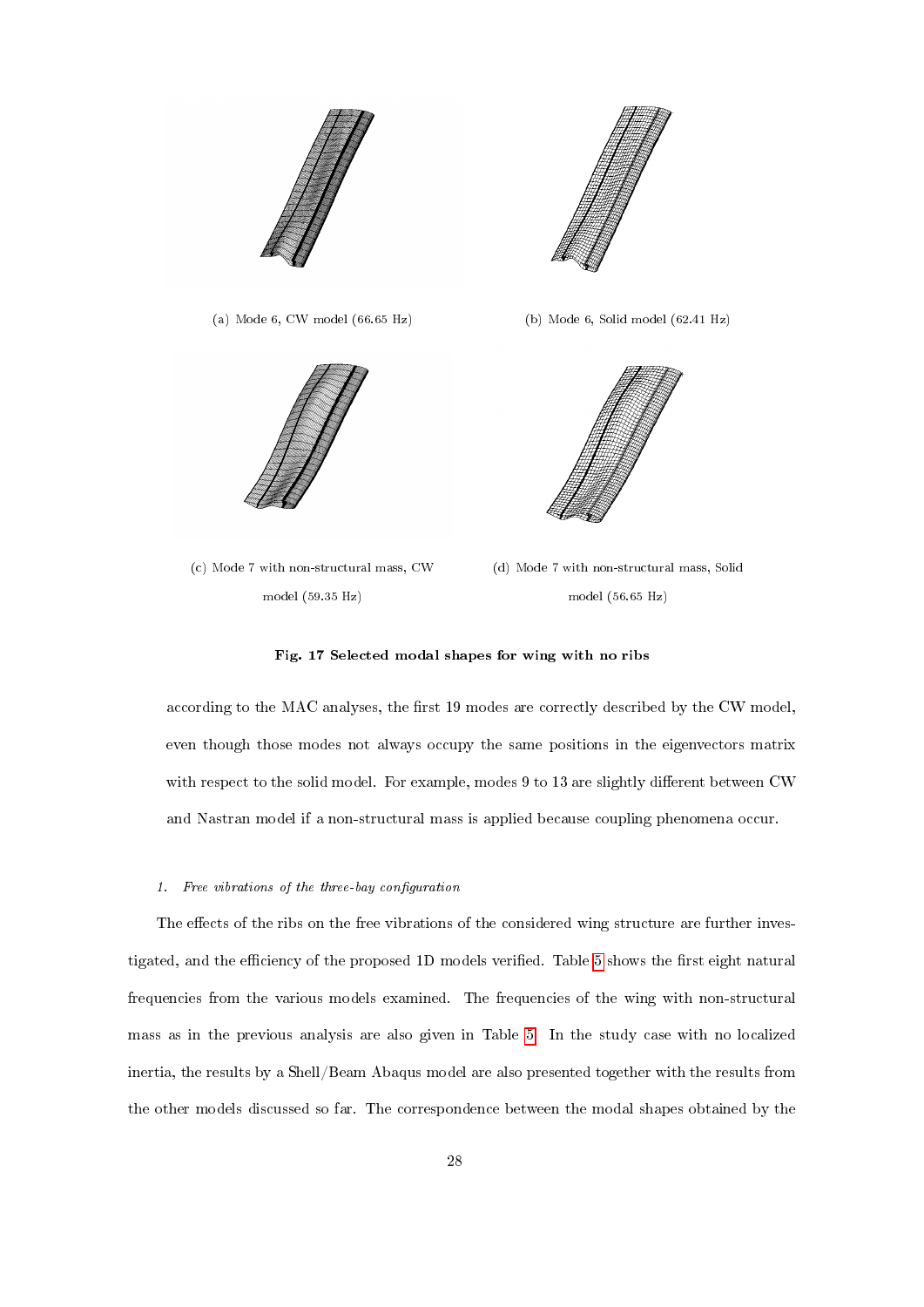| Mode           | Natural Frequencies (Hz)                 |           |           |                                          |            |           |                                                   |           |                           |
|----------------|------------------------------------------|-----------|-----------|------------------------------------------|------------|-----------|---------------------------------------------------|-----------|---------------------------|
|                |                                          |           |           |                                          |            |           | Classical and refined models based on TE LE model |           | Nastran and Abaqus models |
|                | EBBM TMB $N=2$ $N=4$ $N=6$ $N=8$         |           |           |                                          |            |           | CW                                                | Solid     | Shell/Beam                |
| $Bending^a$    | 4.12                                     | 4.12      | 4.18      | 4.14                                     | 4.15       | 4.15      | 4.14                                              | 4.12      | 4.43                      |
| $Bending^b$    | 21.55                                    | $21.28\,$ | 21.38     | 21.28                                    | 21.33      | 21.28     | $21.30\,$                                         | $21.22\,$ | $21.58\,$                 |
| $Bending^a$    | 25.73                                    | $25.65\,$ | $25.92\,$ | 25.43                                    | $25.41\,$  | 25.30     | $25.07\,$                                         | $24\;92$  | $26.32\,$                 |
|                |                                          |           | 49.69     | 47.07                                    | 43.10      | 42.18     | 39.53                                             | 39.22     | 36.89                     |
| $Bending^a$    | 71.50                                    | 70.96     | $71.56\,$ | 68.90                                    | 68.53      | 67.90     | 65.29                                             | 63.87     | 63.40                     |
| $Shell-like$   |                                          |           |           |                                          |            |           | $85.85\,$                                         | 75.01     | 67.73                     |
| $Shell-like$   |                                          |           |           |                                          |            |           | 91.70                                             | 78.60     | 70.49                     |
| $Shell-like$   |                                          |           |           |                                          |            |           | $93\ 65$                                          | $80.43\,$ | 72.74                     |
|                | Frequencies with non-structural mass     |           |           |                                          |            |           |                                                   |           |                           |
|                |                                          |           |           | Classical and refined models based on TE |            |           | LE model                                          |           | Nastran model             |
|                | EBBT TMB $N = 2$ $N = 4$ $N = 6$ $N = 8$ |           |           |                                          |            |           | $\mathrm{CW}$                                     | Solid     |                           |
| $Bending^a$    | 3.74                                     | 3.74      | 3.82      | $3.79\,$                                 | $3.78\,$   | $3.77\,$  | 3.76                                              | 3.74      |                           |
| $Bending^a$    | 13.98                                    | 13.91     | 14.15     | 13.84                                    | 13.74      | 13.67     | 13.56                                             | 13.51     |                           |
| $Bending^b$    | 19.54                                    | $19.17\,$ | 19.36     | 19.23                                    | 19.16      | 19.09     | $19.05\,$                                         | 18.96     |                           |
| Torsional      |                                          |           | 44.03     | 41.88                                    | 38.95      | 38.20     | 35.66                                             | $35.38\,$ |                           |
| $Bending^a$    | 51.83                                    | 51.49     | 55.31     | 53.41                                    | 52.41      | $51.95\,$ | $50.47\,$                                         | 50.13     |                           |
| Coupled        |                                          |           | 65.44     | 63.35                                    | 61.73      | 60.59     | 59.18                                             | 58.73     |                           |
| $Shell-like$   |                                          |           |           |                                          |            |           | 83.27                                             | 74.55     |                           |
| $Shell - like$ |                                          |           |           |                                          |            |           | $87.65\,$                                         | 76.38     |                           |
| <b>DOF</b>     | 84                                       | 140       | 504       | 1260                                     | $\bf 2352$ | 3780      | 24864                                             | 171321    | 119712                    |

Table 5 First 8 natural frequencies (Hz), wing with ribs.

a: bending within yz plane; b: bending within xy plane

MSC Nastran 3D solid and the CW models was further investigated through MAC analyses, which are shown in Fig. 18. Some selected modal shapes are finally depicted in Fig. 19. The following statements hold: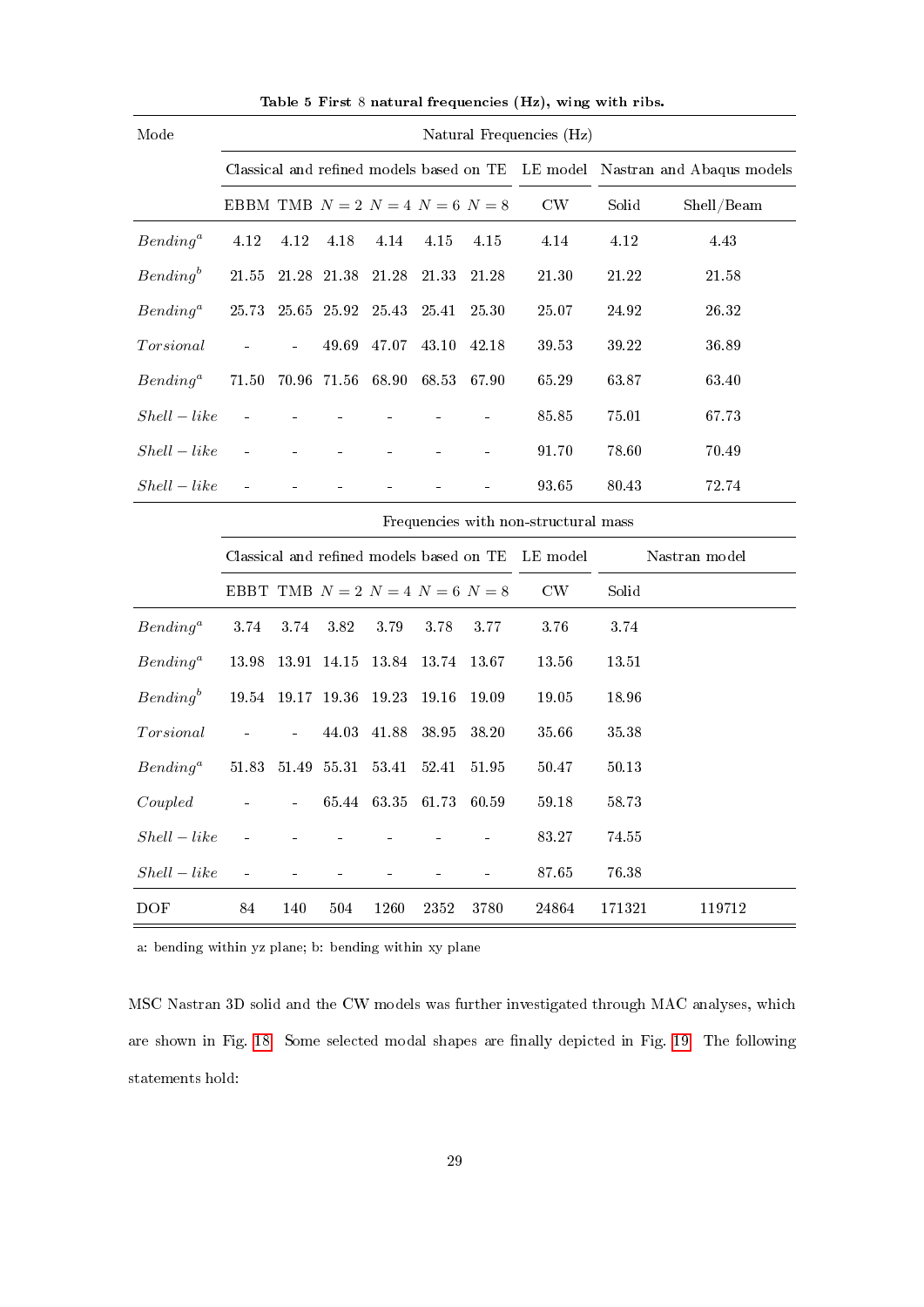

Fig. 18 MAC values between CW and MSC Nastran solid model for wing with ribs



Fig. 19 Selected modal shapes for wing with ribs

1. The overall accuracy of the proposed beam models is globally improved because of the ribs. Those transversal stiffening members, in fact, limit the cross-sectional deformation in accordance with classical beam modelling hypotheses. Thus, bending frequencies are correctly described by relatively low-order beams, such the fourth-order  $(N = 4)$  TE model. Classical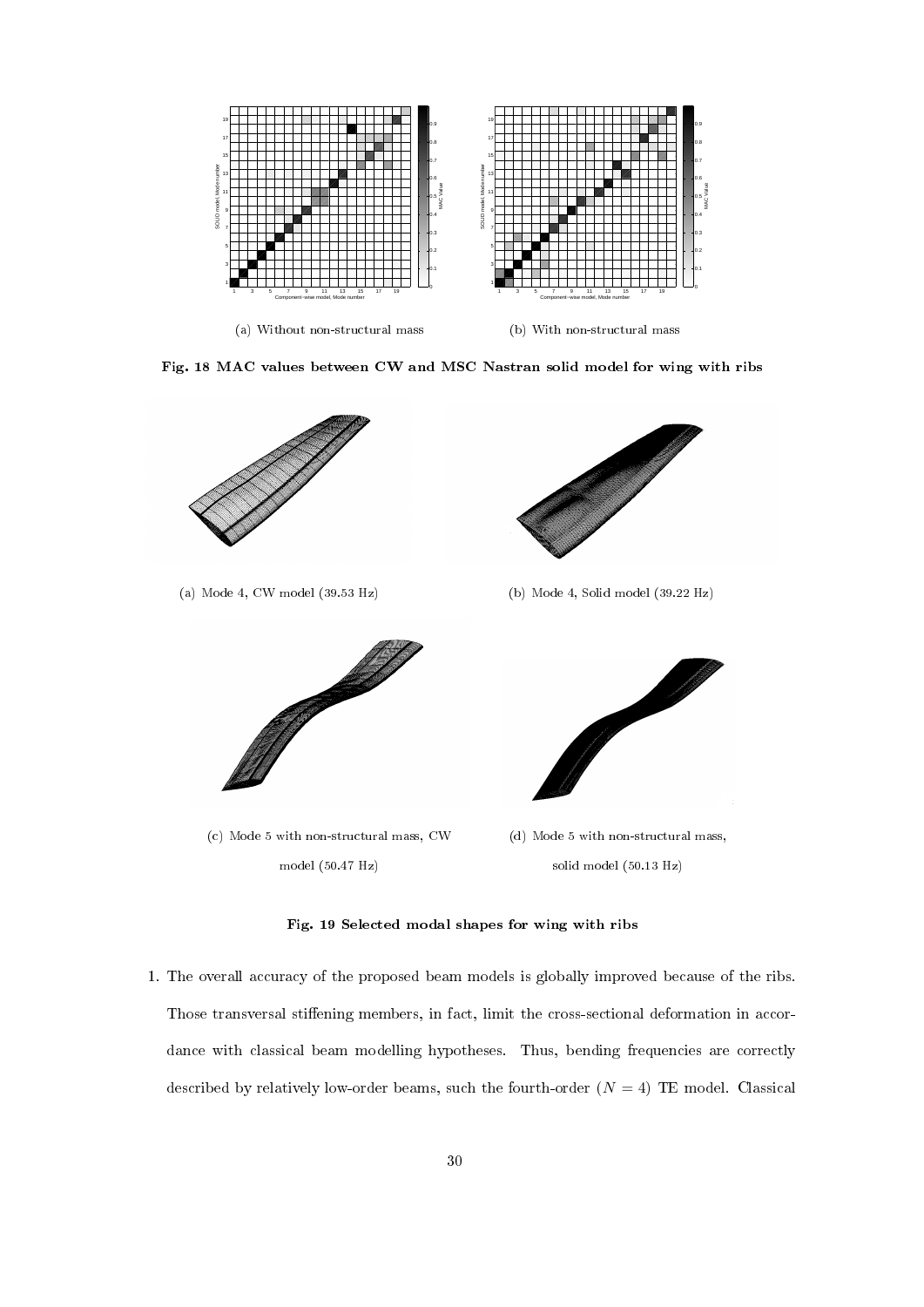models are still inaccurate for higher bending frequencies.

- 2. If localized inertia is considered, the related coupled modes need higher-order approximations in the case of TE.
- 3. The Shell/Beam Abaqus model produces some errors, even at the first bending frequencies. These errors are due to the geometrical inconsistency of the model. In fact, fictitious lines and planes are employed in the Abaqus model in order to dene the domains for the 1D and 2D FE approximations. Thus, unlikely the 3D solid and the proposed beam models, a fictitious geometry is used in the Shell/Beam mathematical description. However, these kind of models are widely used in common practice, and their accuracy can be, in principle, improved by exploiting experimental testing and model updating.
- 4. The CW approach only exploits real physical surfaces to model the structure. That was only possible till now by using solid models.
- 5. The correspondence between the CW and the Nastran solid model is excellent and improved with respect to the previous analysis where ribs were not considered. As shown by MAC, in fact, even if non-structural masses are employed and coupled phenomena are present, the mode shapes by the CW model match those by the reference solid model.

# V. Conclusions

Various finite beam elements able to include spatially distributed load factors and non-structural masses have been formulated and applied to the analysis of metallic wing structures. The proposed models have been formulated by using the Carrera Unified Formulation (CUF), which is a tool for the automatic implementation of variable kinematic theories. The 3D displacement field is, in fact, approximated through arbitrary cross-sectional functions in the framework of 1D CUF. According to previous research, refined beam models are formulated by making use of either Taylorlike or Lagrange cross-sectional approximations. The former class of polynomials results in TE (Taylor Expansion) models. Classical beam theories are particular cases of the TE linear model. If Lagrange polynomials are employed on the beam cross-section, the resulting elements have only pure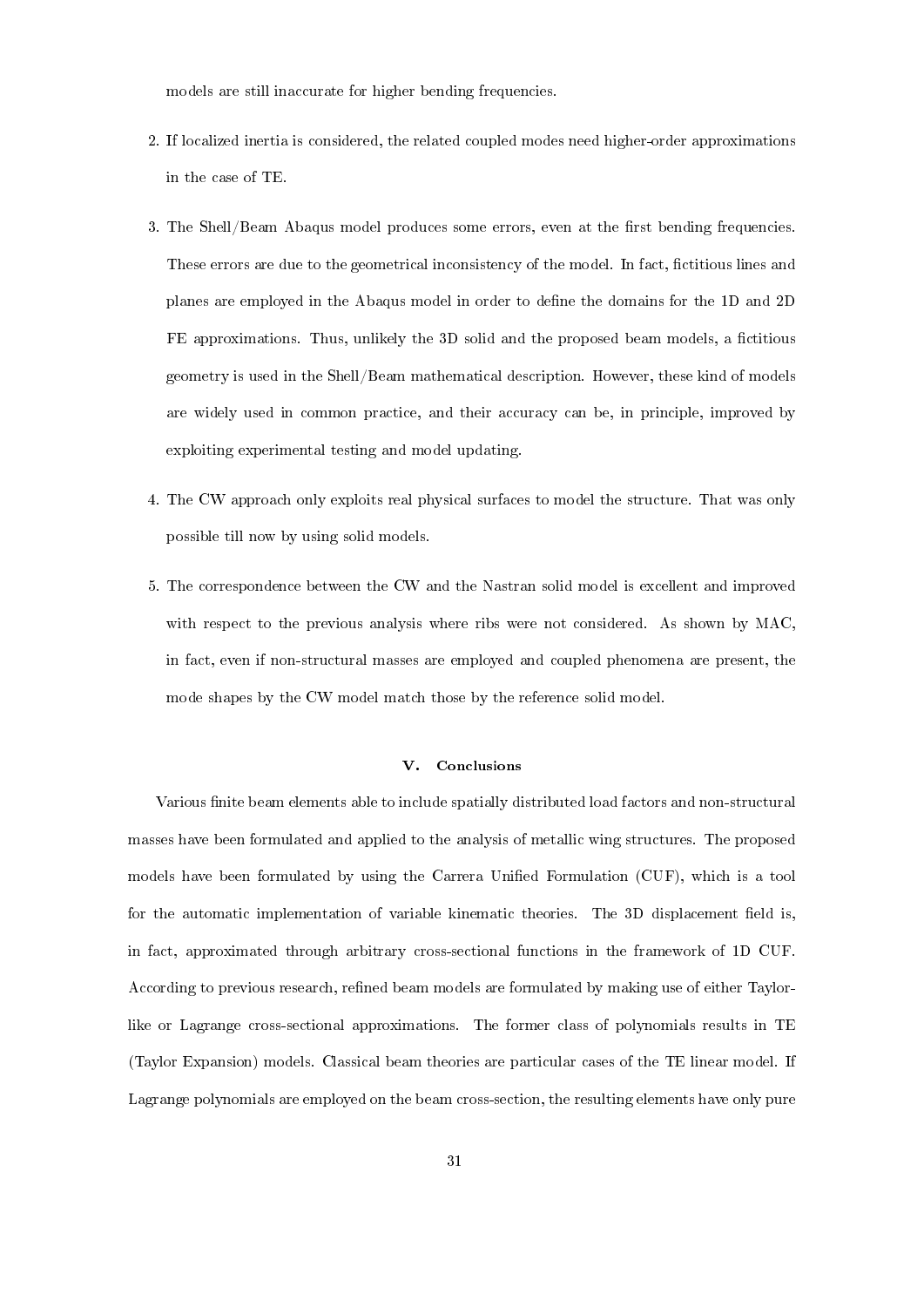displacement variables, and they have been referred to as LE (Lagrange Expansion). By exploiting the natural capabilities of LE models to be assembled at the cross-sectional level, the Component-Wise (CW) approach has been formulated and discussed in this paper. CW is very efficient for the analysis of multi-component structures, such as aerospace ones, because it allows the analysts to use only the physical surfaces in the development of the mathematical model. Moreover, each component of the structure (e.g. spars, ribs, panels, etc.) is modelled by the same finite element in the framework of CW.

In this work, particular attention has been focussed on static and free vibration analysis of wing structures subjected to external inertial loads, such as load factors and non-structural masses. The capabilities of the proposed beams have been investigated for various wing congurations, including ribbed wings, and the effects due to underside windows have been evaluated. The results have been compared to solutions from commercial FEM tools. In particular, both solid and shell/beam FE models have been considered. The analyses highlight the following concluding remarks:

- 1. Classical beam theories cannot, of course, deal with arbitrarily distributed load factors and localized inertiae. Moreover, those beam models are effective only if deformation response of multi-bay wings under bending are considered.
- 2. Higher-order TE models may be affected by severe errors in stress analyses, even if symmetric loading conditions and simple wing configurations are analysed.
- 3. FE models built by assembling  $2D/\text{shell}$  and  $1D/\text{beam}$  elements can be affected by inconsistencies due to geometrical approximations demanded by modelling techniques.
- 4. CW models only use physical surfaces in modelling wing structures, and they are the best compromise in terms of accuracy and efficiency if: (i) accurate stress analysis is required; (ii) non-negligible cross-sectional deformations, e.g. due to differential bending, are involved; (iii) geometrical discontinuities, such as windows, are present; (iv) coupling phenomena due, for example, to complex loadings, including load factors and non-structural masses, are considered; (v) accurate free vibration analysis involving couplings and shell-like mode shapes are needed. CW models have, in fact, been successfully compared to complex 3D FEM models by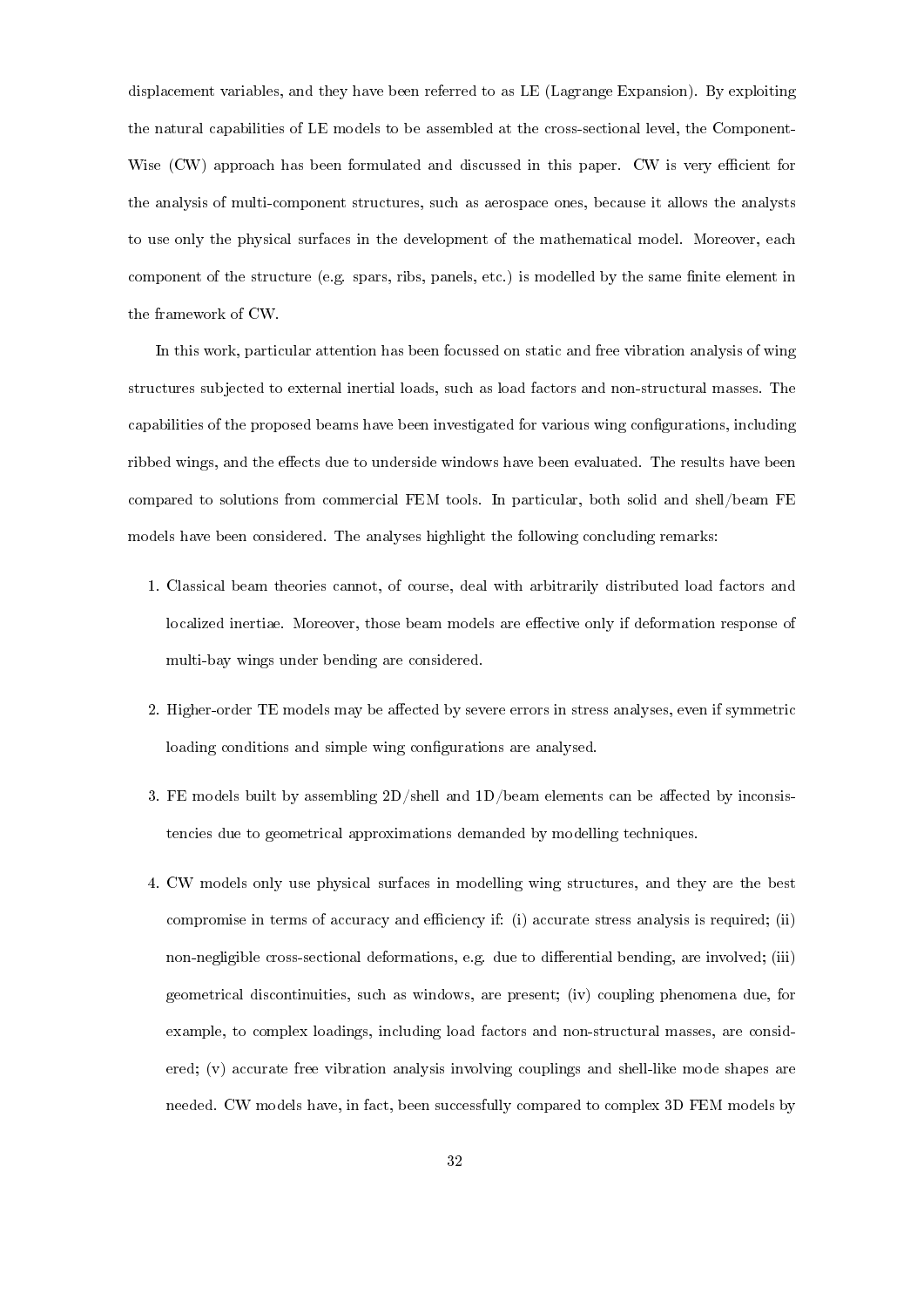MSC Nastran, which presented approximately one order of magnitude of DOFs more.

## References

- [1] Kamat, M., "Effect of shear deformations and rotary inertia on optimum beam frequencies," International Journal for Numerical Methods in Engineering, Vol. 9, No. 1, 1975, pp. 51-63.
- [2] Zhang, Q. and Liu, L., "Modal analysis of missile's equivalent density finite element model,"  $\emph{Binggong}$  $Xuebao/Acta Armamentarii$ , Vol. 29, No. 11, 2008, pp. 1395-1399.
- [3] Ghosh, D. and Ghanem, R., "Random eigenvalue analysis of an airframe," in "45th AIAA/ASME/ASCE/AHS/ASC Structures, Structural Dynamics and Materials Conference, American Institute of Aeronautics and Astronautics Inc. (AIAA), Palm Springs, California, 2004.
- [4] Shenyan, C., "Structural modeling and design optimization of spacecraft," Advances in the Astronautical Sciences, Vol. 117, 2004, pp. 139-145.
- [5] Nikkhoo, A., Hassanabadi, M., Azam, S., and Amiri, J., Vibration of a thin rectangular plate subjected to series of moving inertial loads," Mechanics Research Communications, Vol. 55, 2014, pp. 105-113, doi:10.1016/j.mechrescom.2013.10.009.
- [6] Bruhn, E. F., Analysis and Design of Flight Vehicle Structures, Tri-State Offset Company, 1973.
- [7] Rivello, R. M., Theory and analysis of flight structures, McGraw-Hill, 1969.
- [8] Satsangi, S. and Mukhopadhyay, M., Finite element state analysis of girder bridges having arbitrary platform," Int. Ass. of Bridge Struct. Engng., Vol. 17, 2006, pp. 65-94.
- [9] Kolli, M. and Chandrashekhara, K., "Finite element analysis of stiffened laminated plates under transverse loading," Composite Science and Technology, Vol. 56, 1996, pp. 1355-1361.
- [10] Gangadhara Prusty, B., "Linear static analysis of hat stiffened laminated shells using finite elements," Finite elements in analysis and design, Vol. 39, 2003, pp.  $1125-1138$ .
- [11] Samanta, A. and Mukhopadhyay, M., "Free vibration analysis of stiffened shells by the finite element technique," European Journal of Mechanics -  $A/Solids$ , Vol. 23, No. 1, 2004, pp. 159 - 179. DOI: 10.1016/j.euromechsol.2003.11.001.
- [12] Bouabdallah, M. and Batoz, J., "Formulation and evaluation of a finite element model for the linear analysis of stiffened composite cylindrical panels," Finite Elements in Analysis and Design, Vol. 21, No. 4, 1996, pp. 265289. DOI: 10.1016/0168-874X(95)00047-W.
- [13] Thinh, T. I. and Khoa, N. N., "Free Vibration Analysis of Stiffened Laminated Plates Using a New Stiffened Element," Technische Mechanikl, Vol. 28, 2008, pp. 227-236.
- [14] Vörös, G. M., "Finite element analysis of stiffened plates," Periodica Polytechnica, Vol. 51, No. 2, 2007,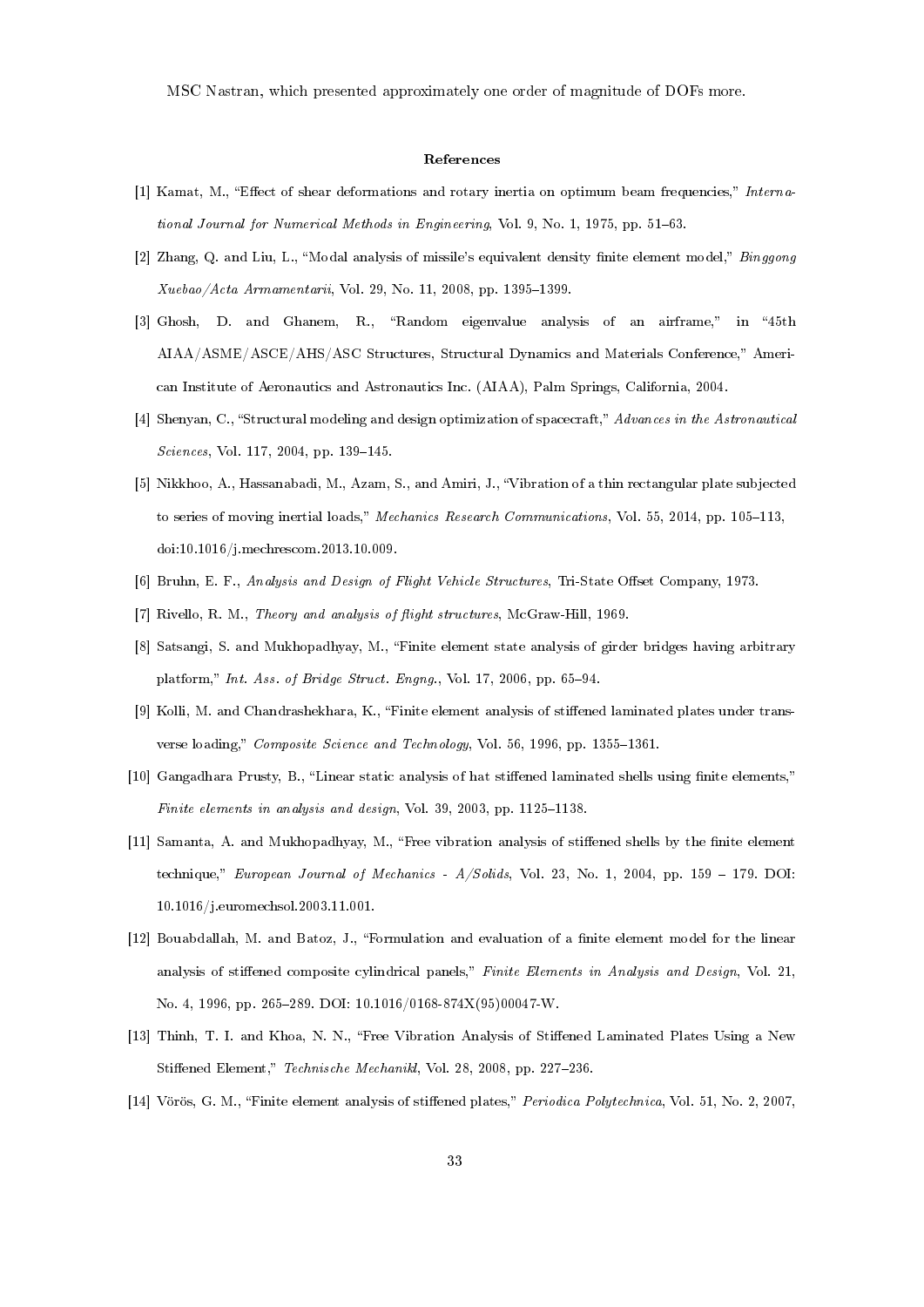pp. 105-112. DOI: 10.3311/pp.me.2007-2.10.

- [15] Patel, S. N., Datta, P. K., and Seikh, A. H., "Buckling and dynamic instability analysis of stiffened shell panels," Thin-Walled Structures, Vol. 44, 2006, pp. 321-333.
- [16] Vörös, G. M., "A special purpose element for shell-beam systems," Computers and Structures, Vol. 29, No. 2, 1988, pp. 301-308.
- [17] Carrera, E., Cinefra, M., Petrolo, M., and Zappino, E., Finite Element Analysis of Structures through Unified Formulation, John Wiley & Sons, 2014.
- [18] Carrera, E., Giunta, G., and Petrolo, M., Beam Structures: Classical and Advanced Theories, John Wiley & Sons, 2011. DOI: 10.1002/9781119978565.
- [19] Carrera, E., Pagani, A., Petrolo, M., and Zappino, E., "Recent developments on refined theories for beams with applications," Mechanical Engineering Reviews, Vol. 2, No. 2, doi:10.1299/mer.14-00298.
- [20] Carrera, E., Pagani, A., and Zangallo, F., Thin-walled beams subjected to load factors and nonstructural masses," International Journal of Mechanical Sciences, Vol. 81, 2014, pp. 109-119, doi:10.1016/j.ijmecsci.2014.02.015.
- [21] Pagani, A., Zangallo, F., and Carrera, E., "Influence of non-structural localized inertia on free vibration response of thin-walled structures by variable kinematic beam formulations," Shock and Vibration, Vol. 2014,

doi:10.1155/2014/141982.

[22] Carrera, E., Pagani, A., and Zangallo, F., Comparison of various 1D, 2D and 3D FE models for the analysis of thin-walled box with transverse ribs subjected to load factors," Finite Elements in Analysis and Design, Vol. 95, 2014, pp.  $1-11$ ,

doi:10.1016/j.nel.2014.10.004.

- [23] Novozhilov, V. V., Theory of Elasticity, Pergamon Press, 1961.
- [24] Kapania, K. and Raciti, S., "Recent Advances in Analysis of Laminated Beams and Plates, Part I: Shear Effects and Buckling," AIAA Journal, Vol. 27, No. 7, 1989, pp. 923-935.
- [25] Kapania, K. and Raciti, S., "Recent Advances in Analysis of Laminated Beams and Plates, Part II: Vibrations and Wave propagation,"  $AIAA$  Journal, Vol. 27, No. 7, 1989, pp. 935-946.
- [26] Washizu, K., Variational Methods in Elasticity and Plasticity, Pergamon, Oxford, 1968.
- [27] Vlasov, V. Z., Thin-walled elastic beams, National Science Foundation, Washington, 1961.
- [28] Heyliger, P. R. and N., R. J., "A higher order beam finite element for bending and vibration problems," Journal of Sound and Vibration, Vol. 126, No. 2, 1988, pp. 309-326.